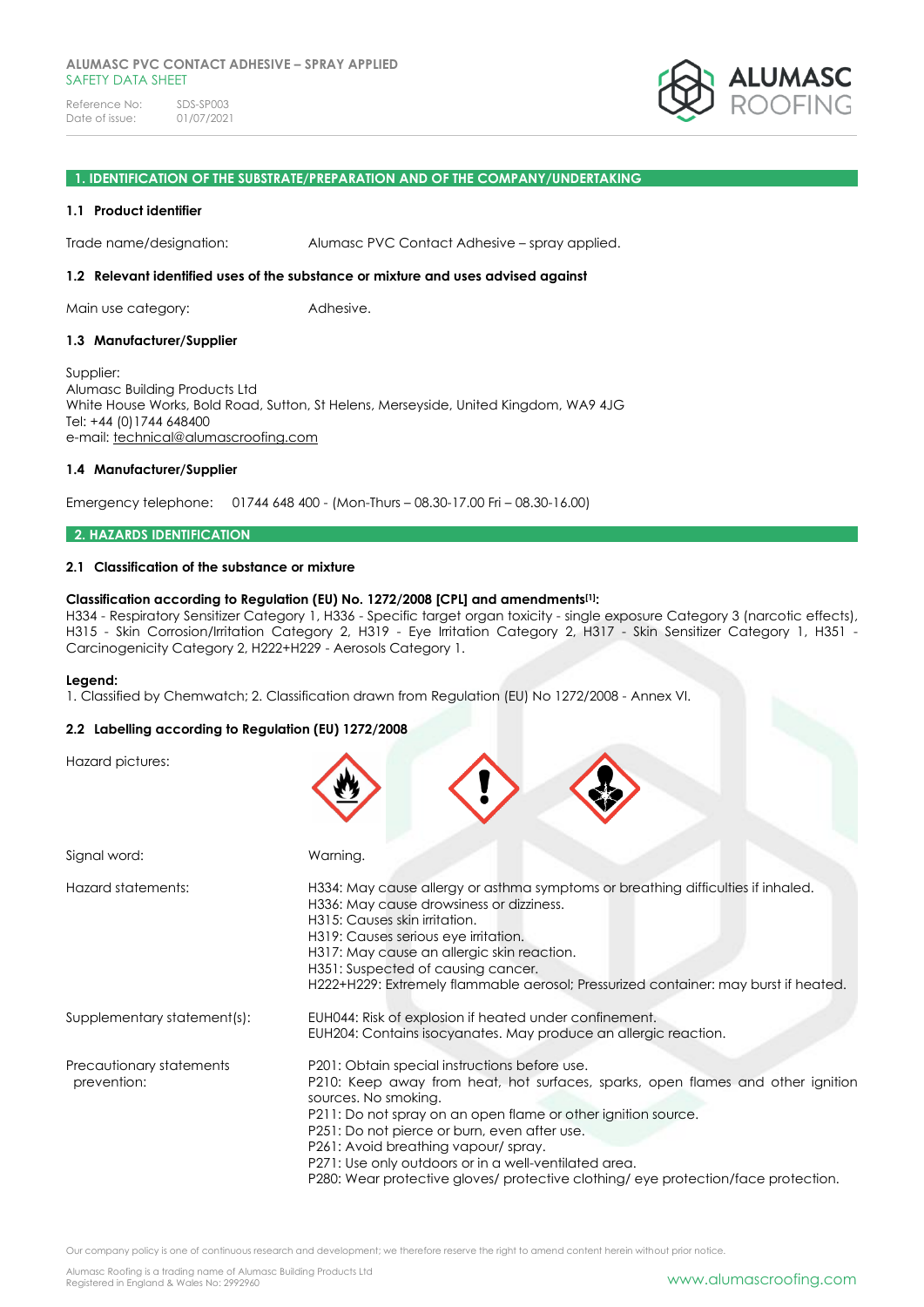Reference No: SDS-SP003<br>Date of issue: 01/07/2021 Date of issue:



| Precautionary statements<br>response:                    | P302+P352: IF ON SKIN: Wash with plenty of water.<br>P304+P340: IF INHALED: Remove person to fresh air and keep comfortable for breathing.<br>P305+P351+P338: IF IN EYES: Rinse cautiously with water for several minutes. Remove<br>contact lenses, if present and easy to do. Continue rinsing.<br>P308+P313: IF exposed or concerned: Get medical advice/attention.<br>P312: Call a POISON CENTER/doctor if you feel unwell.<br>P321: Specific treatment (see advice on this label). |
|----------------------------------------------------------|-----------------------------------------------------------------------------------------------------------------------------------------------------------------------------------------------------------------------------------------------------------------------------------------------------------------------------------------------------------------------------------------------------------------------------------------------------------------------------------------|
| Precautionary statements<br>storage:                     | P405 Store locked up.<br>P410+P412: Protect from sunlight. Do not expose to temperatures exceeding 50°C/<br>122°F.<br>P403+P233: Store in a well-ventilated place. Keep container tightly closed.                                                                                                                                                                                                                                                                                       |
| Precautionary statements<br>disposal:                    | P501: Dispose of contents/container to authorised hazardous or special waste<br>collection point in accordance with any local regulation.                                                                                                                                                                                                                                                                                                                                               |
| 2.3 Other hazards                                        |                                                                                                                                                                                                                                                                                                                                                                                                                                                                                         |
| Dimethyl Ether:<br>Methylene Chloride:<br>Ethyl Acetate: | Listed in the Europe Regulation (EC) No 1907/2006 - Annex XVII (Restrictions may apply).<br>Listed in the Europe Regulation (EC) No 1907/2006 - Annex XVII (Restrictions may apply).<br>Listed in the Europe Regulation (EC) No 1907/2006 - Annex XVII (Restrictions may apply).                                                                                                                                                                                                        |

Diisocyanate: Listed in the Europe Regulation (EC) No 1907/2006 - Annex XVII (Restrictions may apply).

### **3. COMPOSITION AND INFORMATION ABOUT THE COMPONENTS**

### **3.1 Substances**

Polymeric Diphenylmethane

Spray applied nitrile contact adhesive.

### **3.2 Mixtures**

| 1.CAS No<br>2.EC No<br>3.Index No<br><b>4.REACH No</b>                                                       | %[weight] Name |                                    | Classification according to regulation (EC) No 1272/2008 [CLP] and<br>amendments                                                                                                                                                                                                                                                                                                                                                                           |
|--------------------------------------------------------------------------------------------------------------|----------------|------------------------------------|------------------------------------------------------------------------------------------------------------------------------------------------------------------------------------------------------------------------------------------------------------------------------------------------------------------------------------------------------------------------------------------------------------------------------------------------------------|
| $1.115 - 10 - 6$<br>2.204-065-8<br>3.603-019-00-8<br>4.01-2119472128-37-XXXX                                 | 30-60          | Dimethyl Ether *                   | Gas under Pressure, Flammable Gas Category 1; H280, H220 <sup>[2]</sup>                                                                                                                                                                                                                                                                                                                                                                                    |
| 1.75-09-2<br>2.200-838-9<br>3.602-004-00-3<br>4.01-2119480404-41-<br>XXXX   01-2120763590-53-<br>XXXX        | $10-30$        | Methylene<br>Chloride <sup>*</sup> | Carcinogenicity Category 2; H351 <sup>[2]</sup>                                                                                                                                                                                                                                                                                                                                                                                                            |
| $1.141 - 78 - 6$<br>2.205-500-4<br>3.607-022-00-5<br>4.01-2119475103-46-<br>XXXX   01-2120767619-37-<br>XXXX | $10-30$        | Ethyl Acetate*                     | Flammable Liquid Category 2, Specific Target Organ Toxicity - Single<br>Exposure Category 3 (Narcotic Effects), Eye Irritation Category 2;<br>H225, H336, H319, EUH066 <sup>[2]</sup>                                                                                                                                                                                                                                                                      |
| 1.9016-87-9<br>2.Not available<br>3. Not available<br>4.01-2119457024-46-XXXX                                | $5 - 10$       | Polymeric<br>Diisocyanate          | Acute Toxicity (Inhalation) Category 4, Skin Corrosion/Irritation<br>Diphenylmethane Category 2, Eye Irritation Category 2, Skin Sensitizer Category 1,<br>Carcinogenicity Category 2, Specific Target Organ Toxicity - Single<br>Exposure Category 3 (Respiratory Tract Irritation), Specific Target<br>Organ Toxicity - Repeated Exposure Category 2,<br>Respiratory Sensitizer Category 1; H332, H315, H319, H317, H351, H335,<br>H373, H334, EUH204[1] |

### **Legend:**

1. Classified by Chemwatch; 2. Classification drawn from Regulation (EU) No 1272/2008 - Annex VI; 3. Classification drawn from C&L; \* EU IOELVs available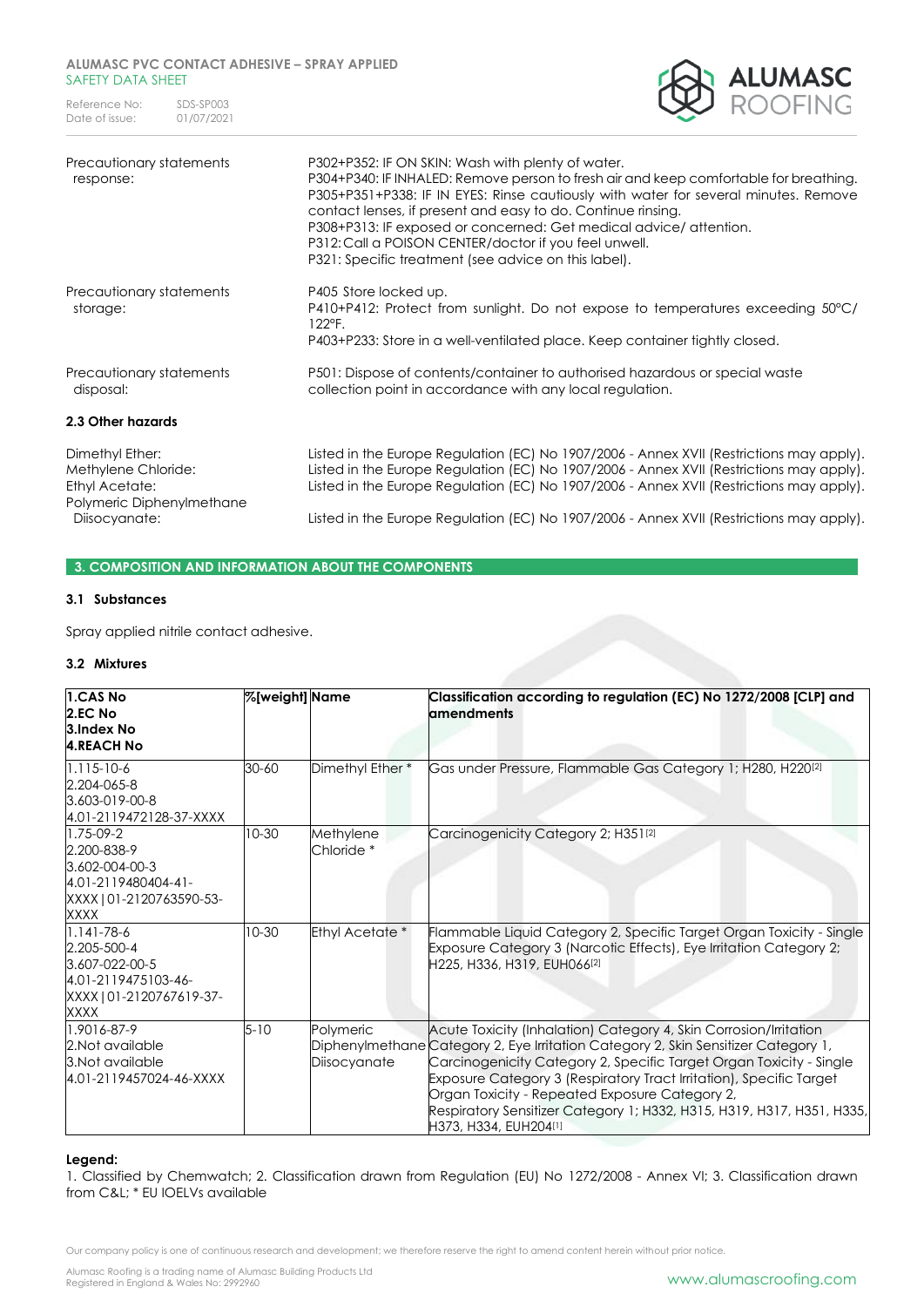

### **4. FIRST AID MEASURES**

### **4.1 Description of first aid measures**

| Eye contact:  | If product comes in contact with eyes remove the patient from gas source or<br>contaminated area.                                                                                                                                                                                                                                                                                                                              |
|---------------|--------------------------------------------------------------------------------------------------------------------------------------------------------------------------------------------------------------------------------------------------------------------------------------------------------------------------------------------------------------------------------------------------------------------------------|
|               | Take the patient to the nearest eye wash, shower or other source of clean water.<br>Open the eyelid(s) wide to allow the material to evaporate.                                                                                                                                                                                                                                                                                |
|               | Gently rinse the affected eye(s) with clean, cool water for at least 15 minutes. Have the<br>patient lie or sit down and tilt the head back. Hold the eyelid(s) open and pour water<br>slowly over the eyeball(s) at the inner corners, letting the water run out of the outer                                                                                                                                                 |
|               | corners.<br>The patient may be in great pain and wish to keep the eyes closed. It is important that<br>the material is rinsed from the eyes to prevent further damage.                                                                                                                                                                                                                                                         |
|               | Ensure that the patient looks up, and side to side as the eye is rinsed in order to better<br>reach all parts of the eye(s).<br>If adhesive bonding occurs, do not force eyelids apart.                                                                                                                                                                                                                                        |
|               | Transport to hospital or doctor.<br>Even when no pain persists and vision is good, a doctor should examine the eye as<br>delayed damage may occur.                                                                                                                                                                                                                                                                             |
|               | If the patient cannot tolerate light, protect the eyes with a clean, loosely tied bandage.<br>Ensure verbal communication and physical contact with the patient.<br>DO NOT allow the patient to rub the eyes.                                                                                                                                                                                                                  |
|               | DO NOT allow the patient to tightly shut the eyes.<br>DO NOT introduce oil or ointment into the eye(s) without medical advice.<br>DO NOT use hot or tepid water.                                                                                                                                                                                                                                                               |
| Skin contact: | If skin or hair contact occurs:<br>- Immediately flush body and clothes with large amounts of water, using safety shower<br>if available.                                                                                                                                                                                                                                                                                      |
|               | - Quickly remove all contaminated clothing, including footwear.<br>- Wash skin and hair with running water. Continue flushing with water until advised to<br>stop by the Poisons Information Centre.                                                                                                                                                                                                                           |
|               | - Transport to hospital, or doctor.                                                                                                                                                                                                                                                                                                                                                                                            |
| Inhalation:   | Following uptake by inhalation, move person to an area free from risk of further<br>exposure. Oxygen or artificial respiration should be administered as needed. Asthmatic-<br>type symptoms may develop and may be immediate or delayed up to several hours.<br>Treatment is essentially symptomatic. A physician should be consulted.<br>- Following exposure to gas, remove the patient from the gas source or contaminated |
|               | area.<br>- NOTE: Personal Protective Equipment (PPE), including positive pressure self-contained<br>breathing apparatus may be required to assure the safety of the rescuer.                                                                                                                                                                                                                                                   |
|               | - Prostheses such as false teeth, which may block the airway, should be removed,<br>where possible, prior to initiating first aid procedures.                                                                                                                                                                                                                                                                                  |
|               | - If the patient is not breathing spontaneously, administer rescue breathing.<br>- If the patient does not have a pulse, administer CPR.                                                                                                                                                                                                                                                                                       |
|               | - If medical oxygen and appropriately trained personnel are available, administer<br>100% oxygen.                                                                                                                                                                                                                                                                                                                              |
|               | - Summon an emergency ambulance. If an ambulance is not available, contact a<br>physician, hospital, or Poison Control Centre for further instruction.<br>- Keep the patient warm, comfortable and at rest while awaiting medical care.                                                                                                                                                                                        |
|               | - MONITOR THE BREATHING AND PULSE, CONTINUOUSLY.<br>- Administer rescue breathing (preferably with a demand-valve resuscitator, bag-valve<br>mask-device, or pocket mask as trained) or CPR if necessary.                                                                                                                                                                                                                      |
| Ingestion:    | Not considered a normal route of entry.<br>- Avoid giving milk or oils.                                                                                                                                                                                                                                                                                                                                                        |
|               | - Avoid giving alcohol.                                                                                                                                                                                                                                                                                                                                                                                                        |
|               |                                                                                                                                                                                                                                                                                                                                                                                                                                |

### **4.2 Most important symptoms and effects, both acute and delayed**

See Section 11.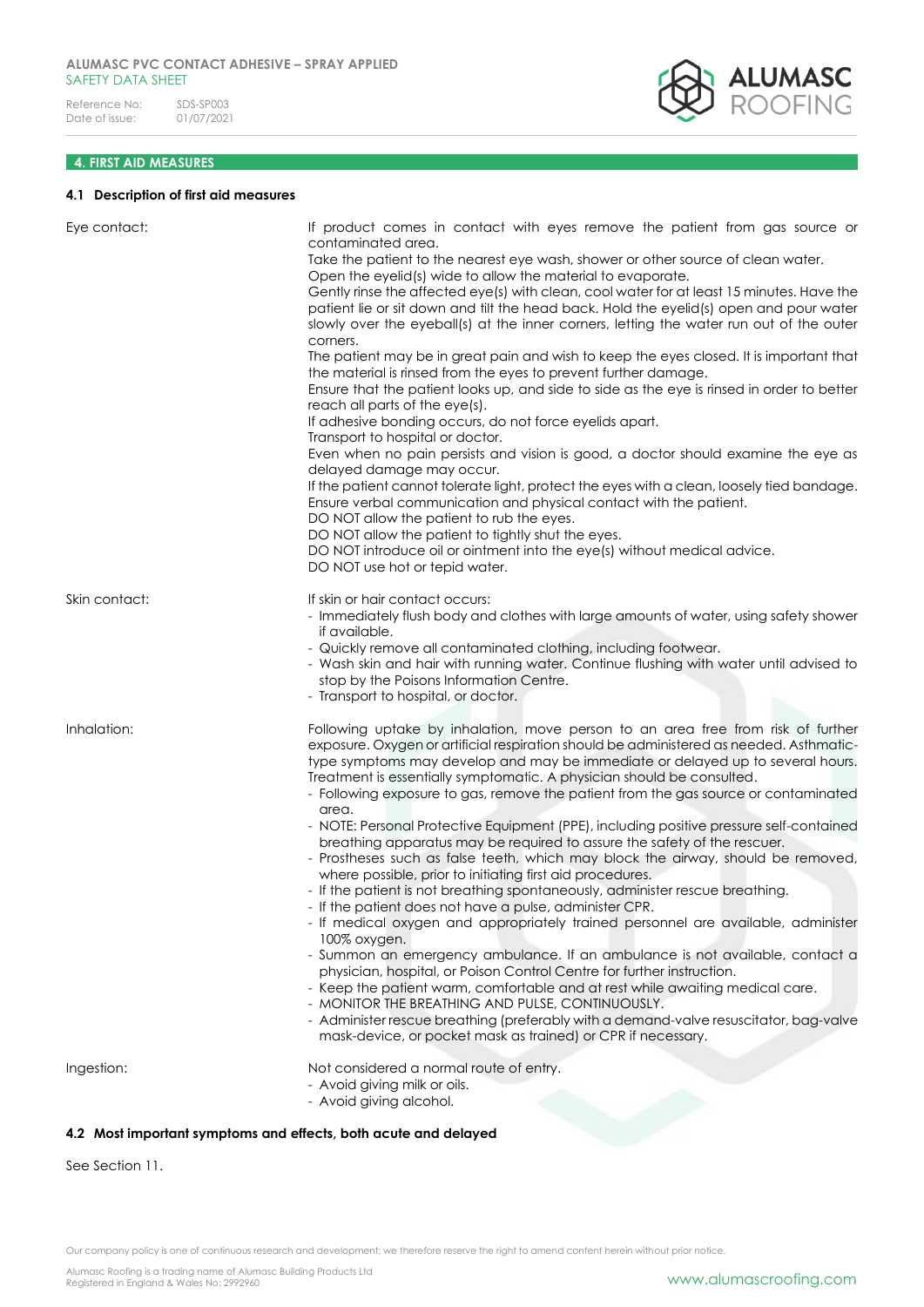

### **4.3 Indication of any immediate medical attention and special treatment needed**

### **For intoxication due to Freons/Halons;**

- A: Emergency and Supportive Measures
- Maintain an open airway and assist ventilation if necessary
- Treat coma and arrhythmias if they occur. Avoid (adrenaline) epinephrine or other sympathomimetic amines that may precipitate ventricular arrhythmias. Tachyarrhythmias caused by increased myocardial sensitisation may be treated with propranolol, 1-2 mg IV or esmolol 25-100 microgm/kg/min IV.
- Monitor the ECG for 4-6 hours.
- B: Specific drugs and antidotes:
- There is no specific antidote.
- C: Decontamination:
- Inhalation; remove victim from exposure, and give supplemental oxygen if available.
- Ingestion; (a) Prehospital: Administer activated charcoal, if available. DO NOT induce vomiting because of rapid absorption and the risk of abrupt onset CNS depression. (b) Hospital: Administer activated charcoal, although the efficacy of charcoal is unknown. Perform gastric lavage only if the ingestion was very large and recent (less than 30 minutes).
- D: Enhanced elimination:
- There is no documented efficacy for diuresis, haemodialysis, haemoperfusion, or repeat-dose charcoal.
- POISONING and DRUG OVERDOSE Californian Poison Control System Ed. Kent R Olson; 3rd Edition:
- Do not administer sympathomimetic drugs unless absolutely necessary as material may increase myocardial irritability.
- No specific antidote.
- Because rapid absorption may occur through lungs if aspirated and cause systematic effects, the decision of whether to induce vomiting or not should be made by an attending physician.
- If lavage is performed, suggest endotracheal and/or esophageal control.
- Danger from lung aspiration must be weighed against toxicity when considering emptying the stomach.
- Treatment based on judgment of the physician in response to reactions of the patient.

### **For lower Alkyl Ethers:**

### **Basic treatment:**

- Establish a patent airway with suction where necessary.
- Watch for signs of respiratory insufficiency and assist ventilation as necessary.
- Administer oxygen by non-rebreather mask at 10 to 15 l/min.
- A low-stimulus environment must be maintained.
- Monitor and treat, where necessary, for shock.
- Anticipate and treat, where necessary, for seizures.
- DO NOT use emetics. Where ingestion is suspected rinse mouth and give up to 200 ml water (5 ml/kg recommended) for dilution where patient is able to swallow, has a strong gag reflex and does not drool.

### **Advanced treatment:**

- Consider orotracheal or nasotracheal intubation for airway control in unconscious patient or where respiratory arrest has occurred.
- Positive-pressure ventilation using a bag-valve mask might be of use.
- Monitor and treat, where necessary, for arrhythmias.
- Start an IV D5W TKO. If signs of hypovolaemia are present use lactated Ringers solution. Fluid overload might create complications.
- Drug therapy should be considered for pulmonary oedema.
- Hypotension without signs of hypovolaemia may require vasopressors.
- Treat seizures with diazepam.
- Proparacaine hydrochloride should be used to assist eye irrigation.

### **Emergency department:**

- Laboratory analysis of complete blood count, serum electrolytes, BUN, creatinine, glucose, urinalysis, baseline for serum aminotransferases (ALT and AST), calcium, phosphorus and magnesium, may assist in establishing a treatment regime. Other useful analyses include anion and osmolar gaps, arterial blood gases (ABGs), chest radiographs and electrocardiograph.
- Ethers may produce anion gap acidosis. Hyperventilation and bicarbonate therapy might be indicated.
- Haemodialysis might be considered in patients with impaired renal function.
- Consult a toxicologist as necessary.

BRONSTEIN, A.C. and CURRANCE, P.L.

EMERGENCY CARE FOR HAZARDOUS MATERIALS EXPOSURE: 2nd Ed. 1994.

# **For simple Esters:**

### **Basic treatment:**

- Establish a patent airway with suction where necessary.
- Watch for signs of respiratory insufficiency and assist ventilation as necessary.
- Administer oxygen by non-rebreather mask at 10 to 15 l/min.
- Monitor and treat, where necessary, for pulmonary oedema.
- Monitor and treat, where necessary, for shock.
- DO NOT use emetics. Where ingestion is suspected rinse mouth and give up to 200 ml water (5 ml/kg recommended) for dilution where patient is able to swallow, has a strong gag reflex and does not drool.
- Give activated charcoal.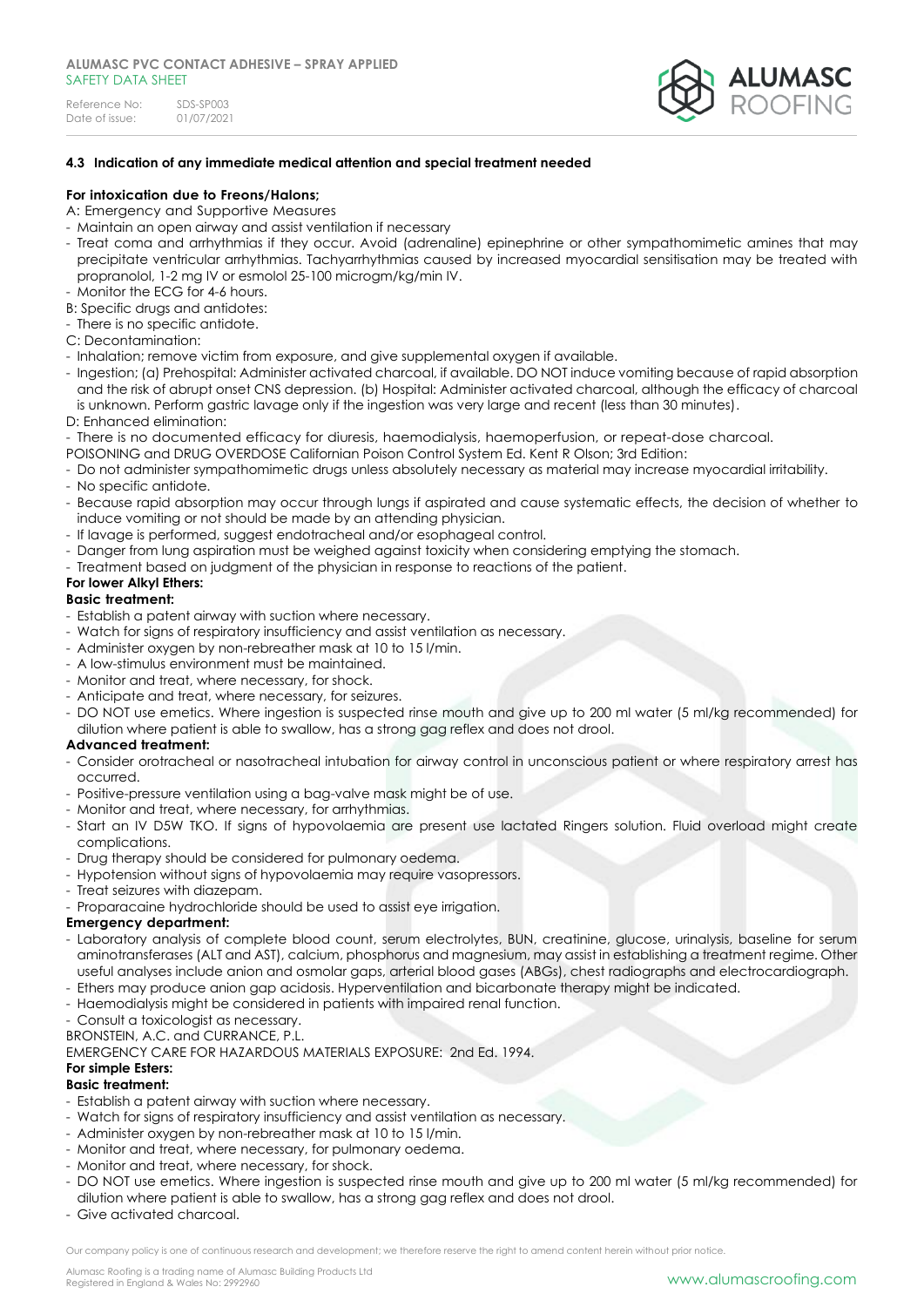

### **Advanced treatment:**

- Consider orotracheal or nasotracheal intubation for airway control in unconscious patient or where respiratory arrest has occurred.
- Positive-pressure ventilation using a bag-valve mask might be of use.
- Monitor and treat, where necessary, for arrhythmias.
- Start an IV D5W TKO. If signs of hypovolaemia are present use lactated Ringers solution. Fluid overload might create complications.
- Drug therapy should be considered for pulmonary oedema.
- Hypotension with signs of hypovolaemia requires the cautious administration of fluids. Fluid overload might create complications.
- Treat seizures with diazepam.
- Proparacaine hydrochloride should be used to assist eye irrigation.

### **Emergency department:**

- Laboratory analysis of complete blood count, serum electrolytes, BUN, creatinine, glucose, urinalysis, baseline for serum aminotransferases (ALT and AST), calcium, phosphorus and magnesium, may assist in establishing a treatment regime. Other useful analyses include anion and osmolar gaps, arterial blood gases (ABGs), chest radiographs and electrocardiograph.
- Positive end-expiratory pressure (PEEP)-assisted ventilation may be required for acute parenchymal injury or adult respiratory distress syndrome. Consult a toxicologist as necessary.

BRONSTEIN, A.C. and CURRANCE, P.L. EMERGENCY CARE FOR HAZARDOUS MATERIALS EXPOSURE: 2nd Ed. 1994

# **For gas exposures:**

### **Basic treatment:**

- Establish a patent airway with suction where necessary.
- Watch for signs of respiratory insufficiency and assist ventilation as necessary.
- Administer oxygen by non-rebreather mask at 10 to 15 l/min.
- Monitor and treat, where necessary, for pulmonary oedema.
- Monitor and treat, where necessary, for shock.
- Anticipate seizures.

### **Advanced treatment:**

- Consider orotracheal or nasotracheal intubation for airway control in unconscious patient or where respiratory arrest has occurred.
- Positive-pressure ventilation using a bag-valve mask might be of use.
- Monitor and treat, where necessary, for arrhythmias.
- Start an IV D5W TKO. If signs of hypovolaemia are present use lactated Ringers solution. Fluid overload might create complications.
- Drug therapy should be considered for pulmonary oedema.
- Hypotension with signs of hypovolaemia requires the cautious administration of fluids. Fluid overload might create complications.
- Treat seizures with diazepam.
- Proparacaine hydrochloride should be used to assist eye irrigation.

BRONSTEIN, A.C. and CURRANCE, P.L.

EMERGENCY CARE FOR HAZARDOUS MATERIALS EXPOSURE: 2nd Ed. 1994

### **For sub-chronic and chronic exposures to Isocyanates:**

- This material may be a potent pulmonary sensitiser which causes bronchospasm even in patients without prior airway hyperreactivity.
- Clinical symptoms of exposure involve mucosal irritation of respiratory and gastrointestinal tracts.
- Conjunctival irritation, skin inflammation (erythema, pain vesiculation) and gastrointestinal disturbances occur soon after exposure.
- Pulmonary symptoms include cough, burning, substernal pain and dyspnoea.
- Some cross-sensitivity occurs between different isocyanates.
- Noncardiogenic pulmonary oedema and bronchospasm are the most serious consequences of exposure. Markedly symptomatic patients should receive oxygen, ventilatory support and an intravenous line.
- Treatment for asthma includes inhaled sympathomimetics (epinephrine [adrenalin], terbutaline) and steroids.
- Activated charcoal (1 g/kg) and a cathartic (sorbitol, magnesium citrate) may be useful for ingestion.
- Mydriatics, systemic analgesics and topical antibiotics (Sulamyd) may be used for corneal abrasions.
- There is no effective therapy for sensitised workers.
- [Ellenhorn and Barceloux; Medical Toxicology]

**NOTE:** Isocyanates cause airway restriction in naive individuals with the degree of response dependant on the concentration and duration of exposure. They induce smooth muscle contraction which leads to bronchoconstrictive episodes. Acute changes in lung function, such as decreased FEV1, may not represent sensitivity.

[Karol & Jin, Frontiers in Molecular Toxicology, pp 56-61, 1992]

Personnel who work with isocyanates, isocyanate prepolymers or polyisocyanates should have a pre-placement medical examination and periodic examinations thereafter, including a pulmonary function test. Anyone with a medical history of chronic respiratory disease, asthmatic or bronchial attacks, indications of allergic responses, recurrent eczema or sensitisation conditions of the skin should not handle or work with isocyanates. Anyone who develops chronic respiratory distress when working with isocyanates should be removed from exposure and examined by a physician. Further exposure must be avoided if a sensitivity to isocyanates or polyisocyanates has developed.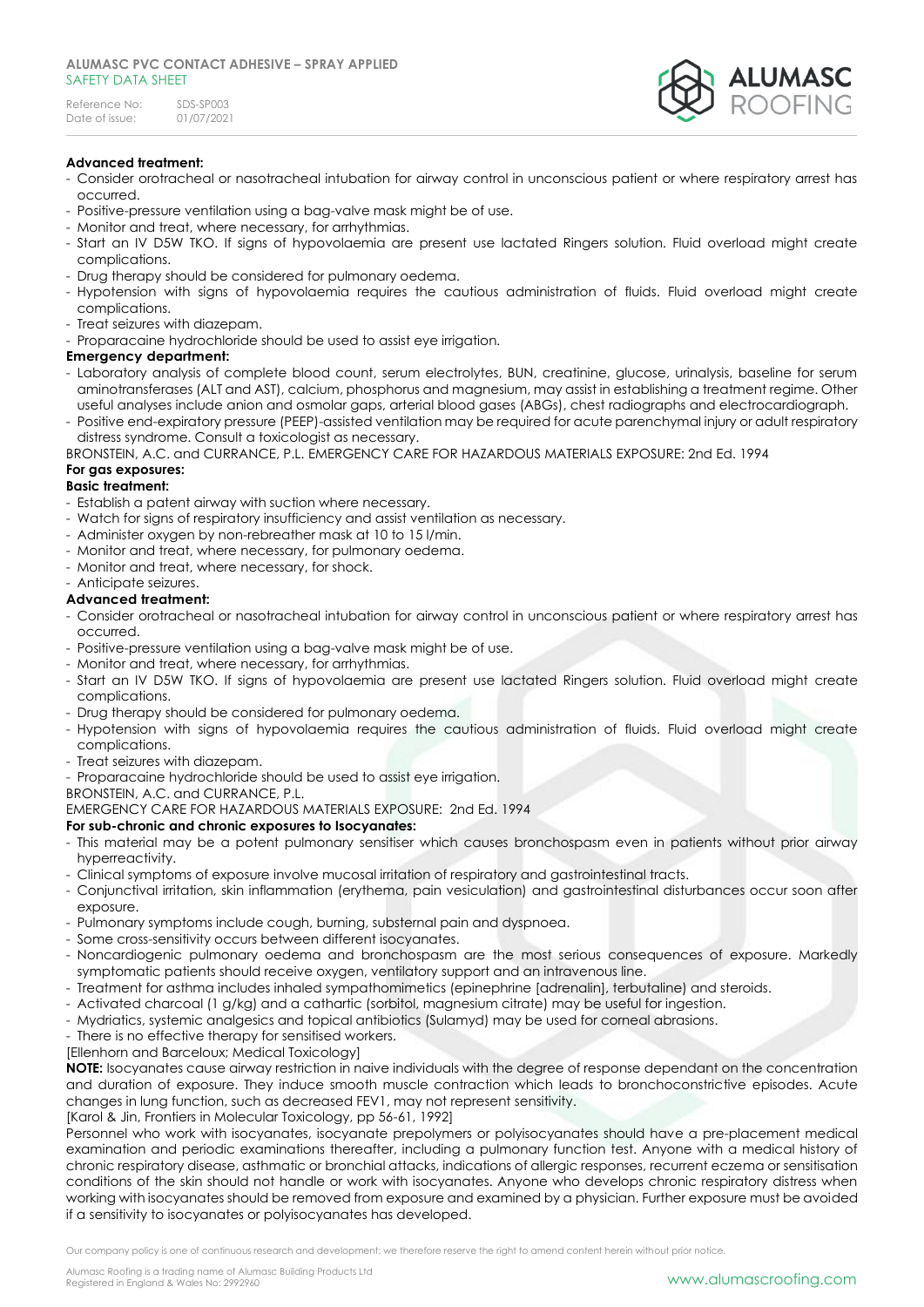### **5. FIRE-FIGHTING MEASSURES**

#### **5.1 Extinguishing media**

Small quantities of water in contact with hot liquid may react violently with generation of a large volume of rapidly expanding hot sticky semi-solid foam.

Presents additional hazard when fire fighting in a confined space. Cooling with flooding quantities of water reduces this risk. Dry chemical powder. BCF (where regulations permit).

Carbon dioxide.

#### **5.2 Special hazards arising from the substance or mixture**

#### **Fire incompatibility:**

Avoid contamination with oxidising agents i.e. nitrates, oxidising acids, chlorine bleaches, pool chlorine etc. as ignition may result.

#### **5.3 Advice for fire-fighters**

#### **General:**

Alert Fire Brigade and tell them location and nature of hazard. Wear full body protective clothing with breathing apparatus. Fight fire from a safe distance, with adequate cover

#### **Fire/explosion hazard:**

Combustible.

Moderate fire hazard when exposed to heat or flame.

When heated to high temperatures decomposes rapidly generating vapour which pressures and may then rupture containers with release of flammable and highly toxic isocyanate vapour.

- Containers may explode when heated ruptured cylinders may rocket.
- May burn but does not ignite easily.
- Fire exposed cylinders may vent contents through pressure relief devices thereby increasing vapour concentration.
- Fire may produce irritating, poisonous or corrosive gases.

### **Decomposition may produce toxic fumes of:**

Carbon Monoxide (CO). Carbon Dioxide (CO2). Isocyanates. Hydrogen Cyanide. **and minor amounts of:** Hydrogen Chloride. Phosgene. Nitrogen Oxides (Nox). Other Pyrolysis products typical of burning organic material. **Contains low boiling substance:** 

Closed containers may rupture due to pressure build up under fire conditions.

#### **6. ACCIDENTIAL RELEASE MEASURES**

# **6.1 Personal precautions, protective equipment and emergency procedures**

See Section 8.

### **6.2 Environmental precautions**

See Section 12.

# **6.3 Methods and material for containment and cleaning up**

### **Minor spills:**

Avoid breathing vapour and any contact with liquid or gas. Protective equipment including respirator should be used. DO NOT enter confined spaces where gas may have accumulated.

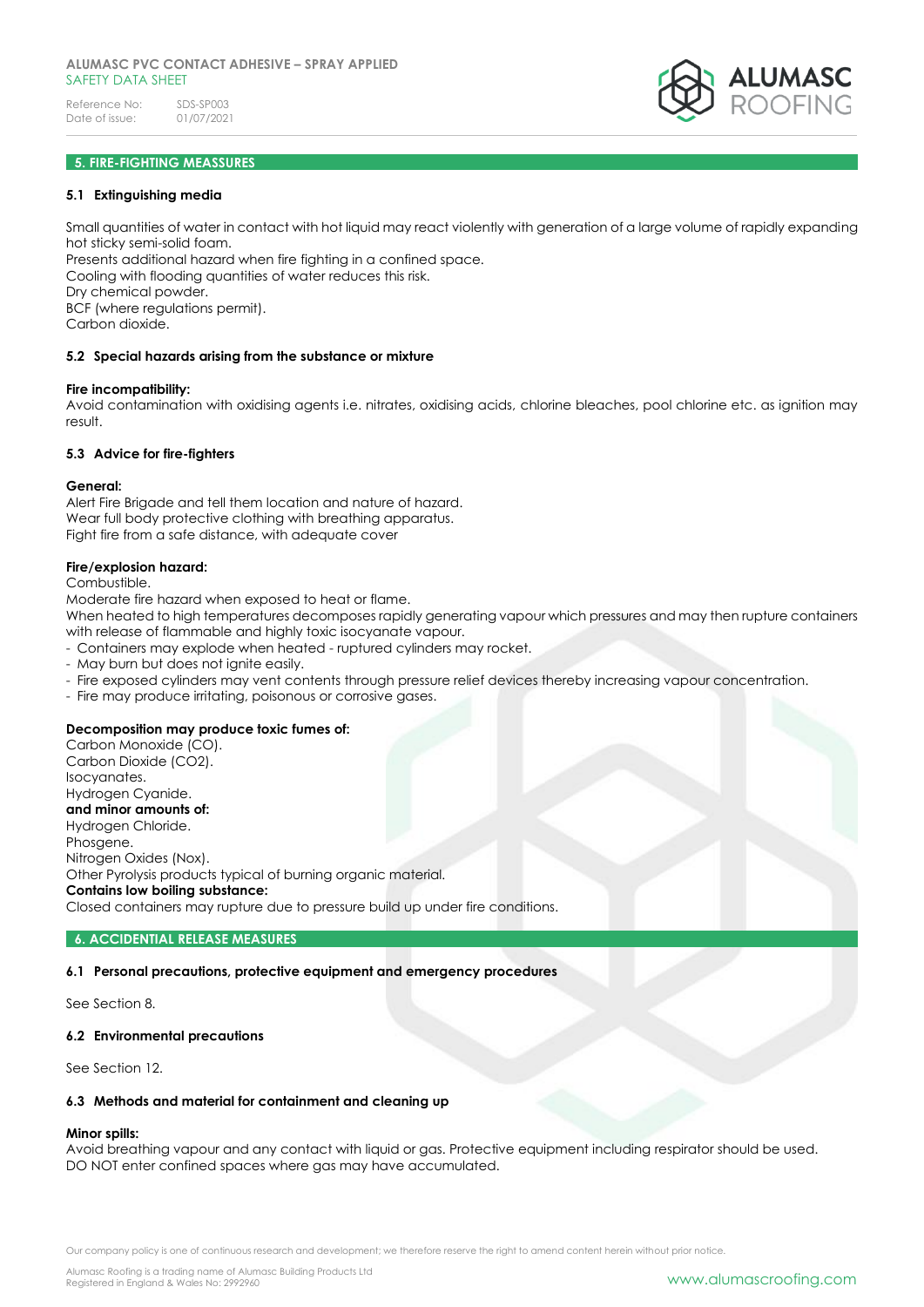Reference No: SDS-SP003<br>Date of issue: 01/07/2021 Date of issue:



# **Major spills:**

### **For Isocyanate spills of less than 40 litres (2 m2):**

Evacuate area from everybody not dealing with the emergency, keep them upwind and prevent further access, remove ignition sources and, if inside building, ventilate area as well as possible.

Notify supervision and others as necessary.

Put on personal protective equipment (suitable respiratory protection, face and eye protection, protective suit, gloves and impermeable boots).

Avoid contamination with water, alkalies and detergent solutions.

Material reacts with water and generates gas, pressurises containers with even drum rupture resulting.

DO NOT reseal container if contamination is suspected. Clear area of all unprotected personnel and move upwind.

Alert Emergency Authority and advise them of the location and nature of hazard. Wear full body clothing with breathing apparatus.

Remove leaking cylinders to a safe place.

Fit vent pipes. Release pressure under safe, controlled conditions.

Burn issuing gas at vent pipes.

DO NOT exert excessive pressure on valve; DO NOT attempt to operate damaged valve.

### **6.4 Reference to other sections**

Personal protective equipment advice is contained in Section 8.

### **7. HANDLING AND STORAGE**

### **7.1 Precautions for safe handling**

### **Safe handling:**

Consider use in closed pressurised systems, fitted with temperature, pressure and safety relief valves which are vented for safe dispersal. Use only properly specified equipment which is suitable for this product, its supply pressure and temperature. The tubing network design connecting gas cylinders to the delivery system should include appropriate pressure indicators and

vacuum or suction lines. Fully-welded types of pressure gauges, where the bourdon tube sensing element is welded to the gauge body, are recommended.

DO NOT transfer gas from one cylinder to another.

#### **Fire and explosion protection:**

See Section 5.

### **Other information:**

Cylinders should be stored in a purpose-built compound with good ventilation, preferably in the open. Such compounds should be sited and built in accordance with statutory requirements.

The storage compound should be kept clear and access restricted to authorised personnel only.

### **7.2 Conditions for safe storage, including any incompatibilities**

### **Suitable container:**

Cylinder.

Ensure the use of equipment rated for cylinder pressure. Ensure the use of compatible materials of construction. Valve protection cap to be in place until cylinder is secured, connected.

# **Storage incompatibility:**

### **Dimethyl Ether:**

- is a peroxidisable gas.
- may be heat and shock sensitive.
- is able to form unstable peroxides on prolonged exposure to air.
- reacts violently with oxidisers, aluminium hydride, lithium aluminium hydride.
- is incompatible with strong acids, metal salts.

### **Methylene Chloride:**

- is a combustible liquid under certain circumstances even though there is no measurable flash point and it is difficult to ignite. - its is flammable in ambient air in the range 12-23%; increased oxygen content can greatly enhance fire and explosion
- potential contact with hot surfaces and elevated temperatures can form fumes of hydrogen chloride and phosgene.
- reacts violently with active metals, aluminium, lithium, methanol,, peroxydisulfuryl difluoride, potassium, potassium tertbutoxide, sodium.
- forms explosive mixtures with nitric acid.
- is incompatible with strong oxidisers, strong caustics, alkaline earths and alkali metals.
- attacks some plastics, coatings and rubber.
- may generate electrostatic charge due to low conductivity.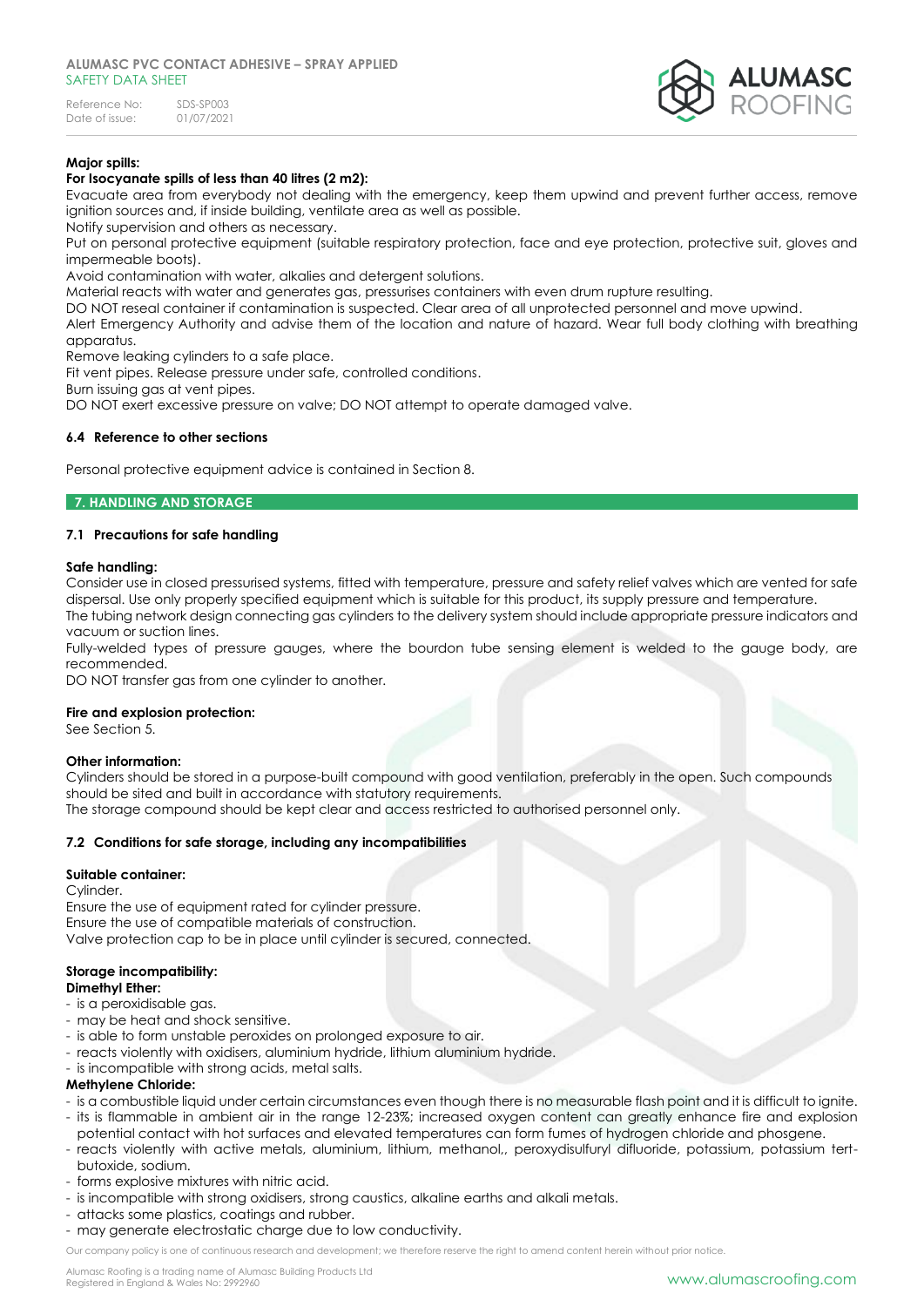Reference No: SDS-SP003<br>Date of issue: 01/07/2021 Date of issue:



- Esters react with acids to liberate heat along with alcohols and acids.
- Strong oxidising acids may cause a vigorous reaction with esters that is sufficiently exothermic to ignite the reaction products.
- heat is also generated by the interaction of esters with caustic solutions.
- segregate from alcohol, water.

### **Ethers:**

- may react violently with strong oxidising agents and acids.
- can act as bases they form salts with strong acids and addition complexes with Lewis acids; the complex between diethyl ether and boron trifluoride is an example.
- are generally stable to water under neutral conditions and ambient temperatures.
- The tendency of many ethers to form explosive peroxides is well documented.
- Ethers lacking non-methyl hydrogen atoms adjacent to the ether link are thought to be relatively safe.
- When solvents have been freed from peroxides (by percolation through a column of activated alumina for example), the absorbed peroxides must promptly be desorbed by treatment with the polar solvents methanol or water, which should be discarded safely.
- Avoid reaction with water, alcohols and detergent solutions. Isocyanates are electrophiles, and as such they are reactive toward a variety of nucleophiles including alcohols, amines, and even water. Upon treatment with an alcohol, an isocyanate forms a urethane linkage.
	- A range of exothermic decomposition energies for isocyanates is given as 20-30 kJ/mol.
	- The relationship between energy of decomposition and processing hazards has been the subject of discussion; it is suggested that values of energy released per unit of mass, rather than on a molar basis (J/g) be used in the assessment.
	- For example, in "open vessel processes" (with man-hole size openings, in an industrial setting), substances with exothermic decomposition energies below 500 J/g are unlikely to present a danger, whilst those in "closed vessel processes" (opening is a safety valve or bursting disk) present some danger where the decomposition energy exceeds 150 J/g.
	- Compressed gases may contain a large amount of kinetic energy over and above that potentially available from the energy of reaction produced by the gas in chemical reaction with other substances.



- X: Must not be stored together.
- 0: May be stored together with specific preventions.
- +: May be stored together.

### **7.3 Specific end uses(s)**

See Section 1.2.

### **8. EXPOSURE CONTROLS/PERSONAL PROTECTION**

### **8.1 Control parameters**

| Ingredient         | <b>DNELs</b>                                                                                                                                                                                                                                                  | <b>PNECs</b>                                                                                                                                                                                                                                        |
|--------------------|---------------------------------------------------------------------------------------------------------------------------------------------------------------------------------------------------------------------------------------------------------------|-----------------------------------------------------------------------------------------------------------------------------------------------------------------------------------------------------------------------------------------------------|
|                    | <b>Exposure Pattern Worker</b>                                                                                                                                                                                                                                | Compartment                                                                                                                                                                                                                                         |
| Dimethyl Ether     | Inhalation 1 894 mg/m <sup>3</sup> (Systemic, Chronic)<br>Inhalation 471 mg/m <sup>3</sup> (Systemic, Chronic) *                                                                                                                                              | $0.155$ mg/L (Water (Fresh))<br>0.016 mg/L (Water - Intermittent release)<br>1.549 mg/L (Water (Marine))<br>0.681 mg/kg sediment dw (Sediment (Fresh Water))<br>0.069 mg/kg sediment dw (Sediment (Marine))                                         |
|                    |                                                                                                                                                                                                                                                               | 0.045 mg/kg soil dw (Soil)<br>160 mg/L (STP)                                                                                                                                                                                                        |
| Methylene Chloride | Dermal 12 mg/kg bw/day (Systemic, Chronic)<br>Inhalation 176 mg/m <sup>3</sup> (Systemic, Chronic)<br>Dermal 5.82 mg/kg bw/day (Systemic, Chronic) *<br>Inhalation 44 mg/m <sup>3</sup> (Systemic, Chronic) *<br>Oral 0.06 mg/kg bw/day (Systemic, Chronic) * | 0.31 mg/L (Water (Fresh))<br>0.031 mg/L (Water - Intermittent release)<br>0.27 mg/L (Water (Marine))<br>2.57 mg/kg sediment dw (Sediment (Fresh Water))<br>0.26 mg/kg sediment dw (Sediment (Marine))<br>0.33 mg/kg soil dw (Soil)<br>26 mg/L (STP) |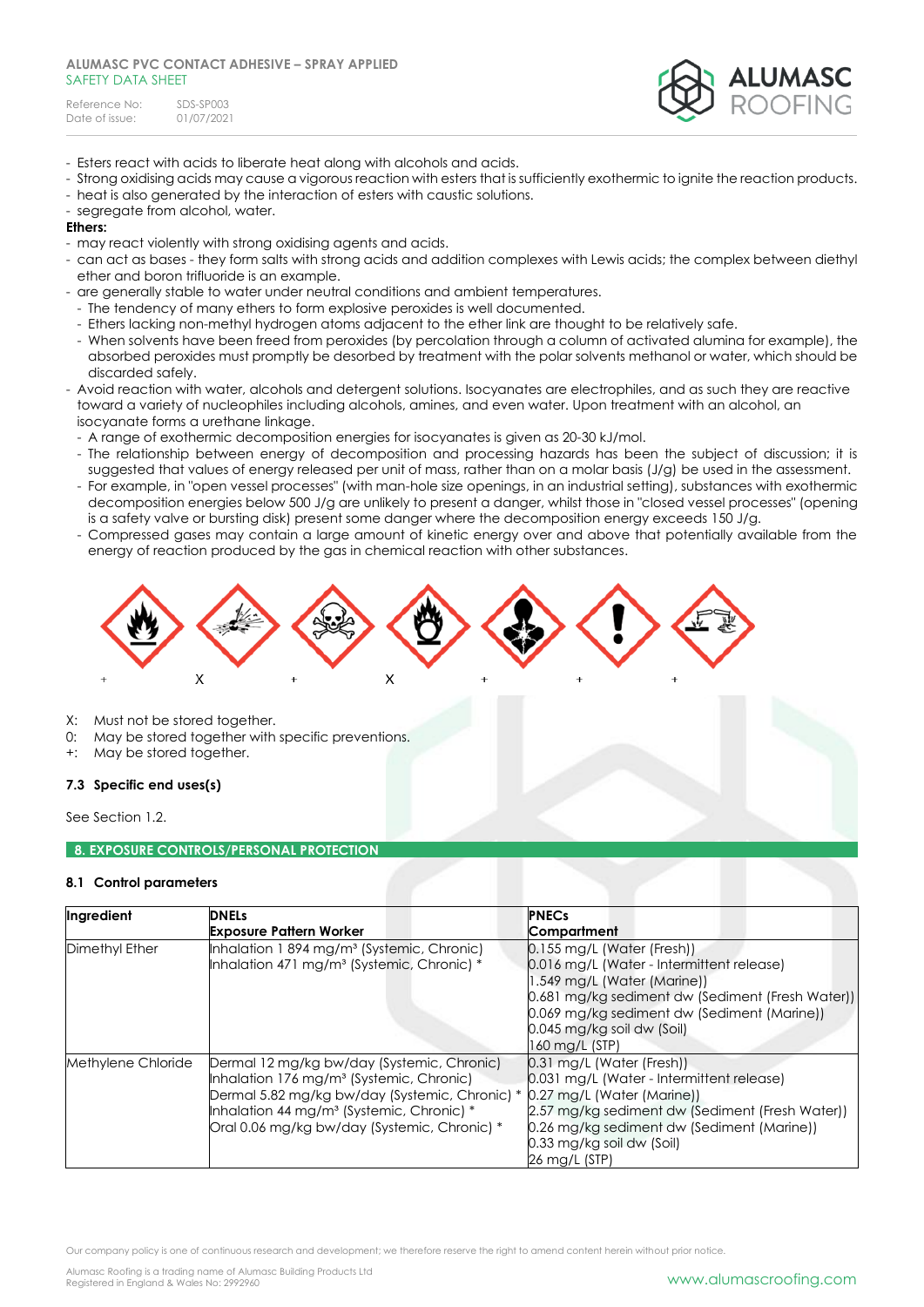Reference No: SDS-SP003<br>Date of issue: 01/07/2021 Date of issue:



| <b>Ethyl Acetate</b> | Dermal 63 mg/kg bw/day (Systemic, Chronic)<br>Inhalation 734 mg/m <sup>3</sup> (Systemic, Chronic)<br>Inhalation 734 mg/m <sup>3</sup> (Local, Chronic)<br>Inhalation 1 468 mg/m <sup>3</sup> (Systemic, Acute)<br>Inhalation 1 468 mg/m <sup>3</sup> (Local, Acute)<br>Dermal 37 mg/kg bw/day (Systemic, Chronic) *<br>Inhalation 367 mg/m <sup>3</sup> (Systemic, Chronic) *<br>Oral 4.5 mg/kg bw/day (Systemic, Chronic) *<br>Inhalation 367 mg/m <sup>3</sup> (Local, Chronic) * | 0.24 mg/L (Water (Fresh))<br>0.024 mg/L (Water - Intermittent release)<br>1.65 mg/L (Water (Marine))<br>1.15 mg/kg sediment dw (Sediment (Fresh Water))<br>0.115 mg/kg sediment dw (Sediment (Marine))<br>0.148/kg soil dw (Soil)<br>650 /L (STP)<br>0.2 g/kg food (Oral) |
|----------------------|--------------------------------------------------------------------------------------------------------------------------------------------------------------------------------------------------------------------------------------------------------------------------------------------------------------------------------------------------------------------------------------------------------------------------------------------------------------------------------------|---------------------------------------------------------------------------------------------------------------------------------------------------------------------------------------------------------------------------------------------------------------------------|
|                      | Inhalation 734 mg/m <sup>3</sup> (Systemic, Acute) *<br>Inhalation 734 mg/m <sup>3</sup> (Local, Acute) *                                                                                                                                                                                                                                                                                                                                                                            |                                                                                                                                                                                                                                                                           |

\* Values for general population.

### **Occupational exposure limits (OEL):**

#### **Ingredient data: Source Ingredient Material name TWA STEL Peak Notes** UK Workplace Exposure Limits (WELs) Dimethyl Ether **Dimethyl Ether** 400 ppm / 766 mg/m3 958 mg/m3 / 500 ppm Not available Not available EU Consolidated List of Indicative Occupational Exposure Limit Values (IOELVs) Dimethyl Ether Dimethyl Ether 1000 ppm / 1920 mg/m3 Not available Not available Not available UK Workplace Exposure Limits (WELs) Methylene Chloride Dichloromethane 100 ppm / 353 mg/m3 706 mg/m3 / 200 ppm Not available BMGV, Sk EU Consolidated List of Indicative Occupational Exposure Limit Values (IOELVs) Methylene Chloride Methylene Chloride; **Dichloromethane** 100 ppm / 353 mg/m3 706 mg/m3 / 200 ppm Not available Skin UK Workplace Exposure Limits (WELs) Ethyl Acetate Ethyl Acetate 200 ppm / 734 mg/m3 1468 mg/m3 / 400 ppm Not available  $N \cap t$ available EU Consolidated List of Indicative Occupational Exposure Limit Values (IOELVs) Ethyl Acetate Ethyl Acetate 200 ppm / 734 mg/m3 1 468 mg/m3 / 400 ppm Not available Not available UK Workplace Exposure Limits (WELs) **Polymeric** Diphenylmethane **Diisocyanate** Isocyanates, All (As -NCO) Except Methyl **Isocyanate** 0.02 mg/m3 0.07 mg/m3 Not available Sen Europe ECHA Occupational exposure limits - Activity list **Polymeric** Diphenylmethane **Diisocyanate** Not available Not available Not available Not available Not available **Emergency limits:**

| ынстусноу шинэ.                           |                         |                |                       |  |
|-------------------------------------------|-------------------------|----------------|-----------------------|--|
| Ingredient                                | TEEL-1                  | TEEL-2         | TEEL-3                |  |
| Dimethyl Ether                            | 3,000 ppm               | 3800* ppm      | 7200* ppm             |  |
| Methylene Chloride                        | Not available           | Not available  | Not available         |  |
| <b>Ethyl Acetate</b>                      | ,200 ppm                | .700 ppm       | $10000**$ ppm         |  |
| Polymeric Diphenylmethane<br>Diisocyanate | $0.15 \,\mathrm{mg/m3}$ | $3.6$ mg/m $3$ | $22 \,\mathrm{mg/m3}$ |  |

| Ingredient                             | <b>Original IDLH</b> | <b>Revised IDLH</b> |
|----------------------------------------|----------------------|---------------------|
| Dimethyl Ether                         | Not available        | Not available       |
| Methylene Chloride                     | 2,300 ppm            | Not available       |
| <b>Ethyl Acetate</b>                   | 2,000 ppm            | Not available       |
| Polymeric Diphenylmethane Diisocyanate | Not available        | Not available       |

### **8.2 Exposure controls**

Appropriate engineering controls: Engineering controls are used to remove a hazard or place a barrier between the worker and the hazard. Well-designed engineering controls can be highly effective in protecting workers and will typically be independent of worker interactions to provide this high level of protection.

Our company policy is one of continuous research and development; we therefore reserve the right to amend content herein without prior notice.

Alumasc Roofing is a trading name of Alumasc Building Products Ltd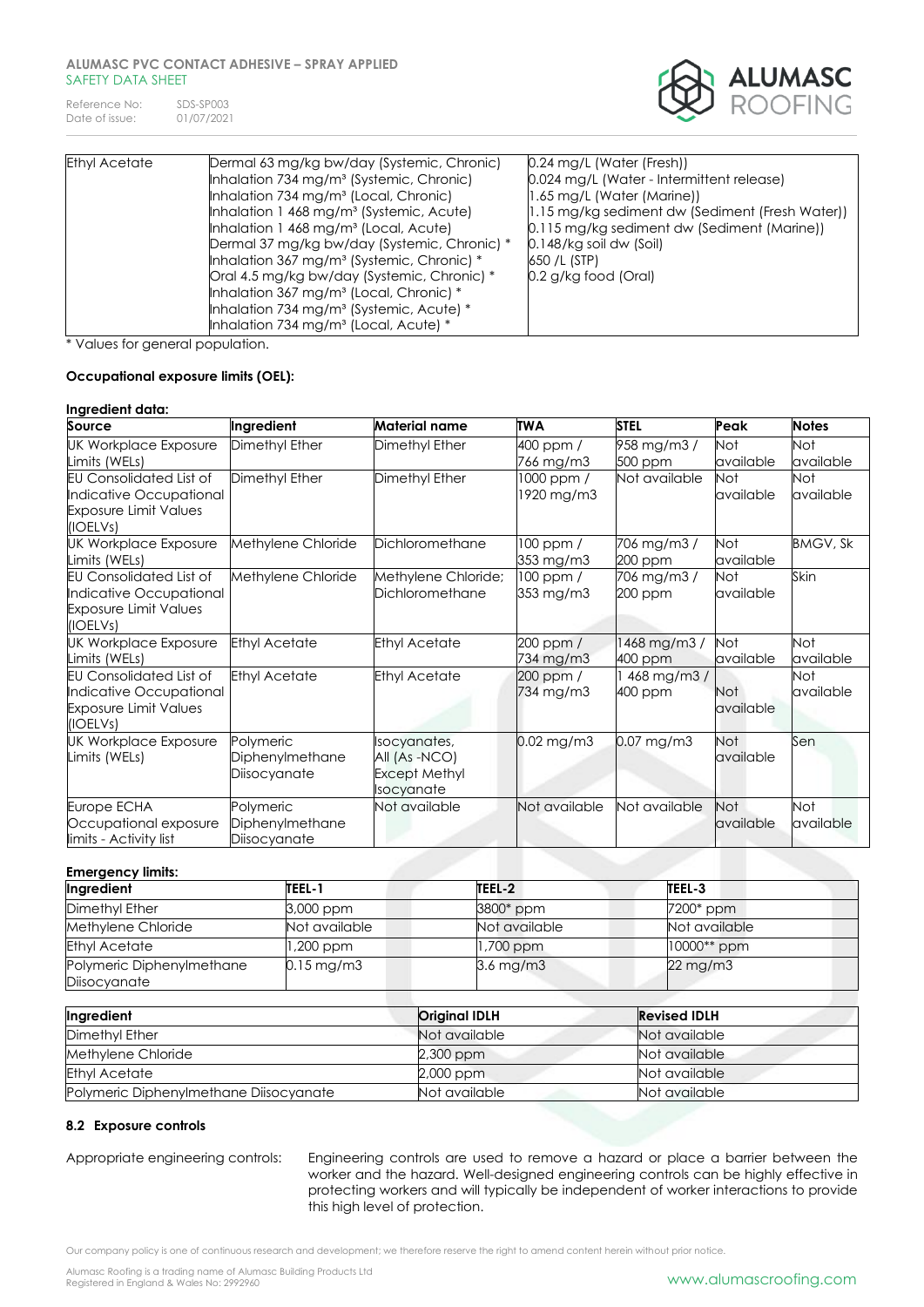Reference No: SDS-SP003<br>Date of issue: 01/07/2021 Date of issue:



|                                  | The basic types of engineering controls are:<br>Process controls which involve changing the way a job activity or process is done to<br>reduce the risk.                                                                                                                                                                                                                                                                                                                                                                                                                                                                                                                                                                                                                                                                                    |
|----------------------------------|---------------------------------------------------------------------------------------------------------------------------------------------------------------------------------------------------------------------------------------------------------------------------------------------------------------------------------------------------------------------------------------------------------------------------------------------------------------------------------------------------------------------------------------------------------------------------------------------------------------------------------------------------------------------------------------------------------------------------------------------------------------------------------------------------------------------------------------------|
| Personal protective:             | LL                                                                                                                                                                                                                                                                                                                                                                                                                                                                                                                                                                                                                                                                                                                                                                                                                                          |
| Eye and face protection:         | Safety glasses with side shields.<br>Chemical goggles.<br>Contact lenses may pose a special hazard; soft contact lenses may absorb and<br>concentrate irritants.                                                                                                                                                                                                                                                                                                                                                                                                                                                                                                                                                                                                                                                                            |
| Skin protection:                 | See hand protection below.                                                                                                                                                                                                                                                                                                                                                                                                                                                                                                                                                                                                                                                                                                                                                                                                                  |
| Hands/feet protection:           | NOTE:<br>- The material may produce skin sensitisation in predisposed individuals. Care must be<br>taken, when removing gloves and other protective equipment, to avoid all possible<br>skin contact.<br>- Contaminated leather items, such as shoes, belts and watch-bands should be<br>removed and destroyed.<br>For Esters:<br>- Do NOT use natural rubber, butyl rubber, EPDM or polystyrene-containing materials.<br>Isocyanate resistant materials include Teflon, Viton, nitrile rubber and some PVA<br>gloves. Protective gloves and overalls should be worn as specified in the appropriate<br>national standard.<br>- Contaminated garments should be removed promptly and should not be re-used<br>until they have been decontaminated.<br>- When handling sealed and suitably insulated cylinders wear cloth or leather gloves. |
| Body protection:                 | See other protection below.                                                                                                                                                                                                                                                                                                                                                                                                                                                                                                                                                                                                                                                                                                                                                                                                                 |
| Other protection:                | Protective overalls, closely fitted at neck and wrist.<br>Eye-wash unit.<br>Ensure availability of lifeline in confined spaces.                                                                                                                                                                                                                                                                                                                                                                                                                                                                                                                                                                                                                                                                                                             |
| Environmental exposure controls: | See Section 12.                                                                                                                                                                                                                                                                                                                                                                                                                                                                                                                                                                                                                                                                                                                                                                                                                             |
| Recommended material(s):         |                                                                                                                                                                                                                                                                                                                                                                                                                                                                                                                                                                                                                                                                                                                                                                                                                                             |

#### **Glove selection index:**

Glove selection is based on a modified presentation of the:

**"Forsberg Clothing Performance Index".**

The effect(s) of the following substance(s) are taken into account in the computer- generated selection: Alumasc PVC Contact Adhesive.

| <b>Material</b>       | <b>CPI</b> |
|-----------------------|------------|
| Butyl                 | С          |
| <b>Butyl/Neoprene</b> | С          |
| Cpe                   |            |
| Hypalon               | С          |
| Natural Rubber        | С          |
| Natural+Neoprene      | С          |
| Neoprene              | С          |
| Neoprene/Natural      | С          |
| Nitrile               | Ć          |
| Nitrile+Pvc           | С          |
| Pe/Eval/Pe            | С          |
| Pva                   | С          |
| Pvc                   | С          |
| Saranex-23            |            |
| Saranex-23 2-Ply      | Ć          |

Our company policy is one of continuous research and development; we therefore reserve the right to amend content herein without prior notice.

Alumasc Roofing is a trading name of Alumasc Building Products Ltd<br>Registered in England & Wales No: 2992960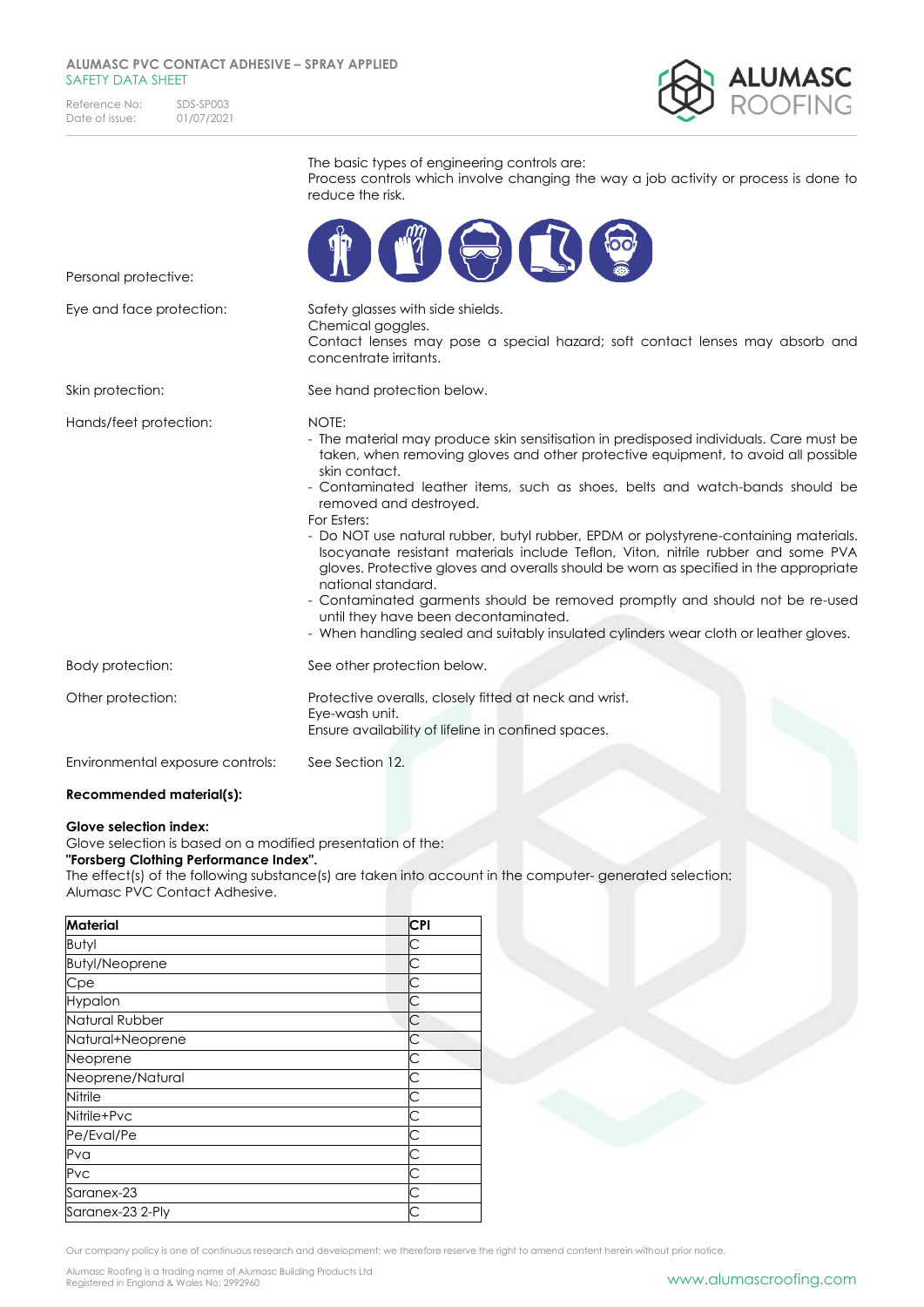| Reference No:  | SDS-SP003  |
|----------------|------------|
| Date of issue: | 01/07/2021 |



| Teflon            |  |
|-------------------|--|
| Viton             |  |
| Viton/Butyl       |  |
| Viton/Chlorobutyl |  |

### **CPI - Chemwatch Performance Index:**

A: Best selection.

B: Satisfactory; may degrade after 4 hours continuous immersion.

C: Poor to Dangerous Choice for other than short term immersion.

NOTE: As a series of factors will influence the actual performance of the glove, a final selection must be based on detailed observation.

\*Where the glove is to be used on a short term, casual or infrequent basis, factors such as "feel" or convenience (e.g. disposability), may dictate a choice of gloves which might otherwise be unsuitable following long-term or frequent use. A qualified practitioner should be consulted.

### **Respiratory protection:**

Cartridge respirators should never be used for emergency ingress or in areas of unknown vapour concentrations or oxygen content.

The wearer must be warned to leave the contaminated area immediately on detecting any odours through the respirator. The odour may indicate that the mask is not functioning properly, that the vapour concentration is too high, or that the mask is not properly fitted. Because of these limitations, only restricted use of cartridge respirators is considered appropriate.

Cartridge performance is affected by humidity. Cartridges should be changed after 2 hr of continuous use unless it is determined that the humidity is less than 75%, in which case, cartridges can be used for 4 hr. Used cartridges should be discarded daily, regardless of the length of time used.

Positive pressure, full face, air-supplied breathing apparatus should be used for work in enclosed spaces if a leak is suspected or the primary containment is to be opened (e.g. for a cylinder change).

Air-supplied breathing apparatus is required where release of gas from primary containment is either suspected or demonstrated.

# **9. PHYSICAL AND CHEMICAL PROPERTIES**

### **9.1 Information on basic physical and chemical properties**

| Appearance:                                      | Yellow         |                                                    |                                                           |  |
|--------------------------------------------------|----------------|----------------------------------------------------|-----------------------------------------------------------|--|
| <b>Physical state:</b>                           | Compressed aas | <b>Relative density</b><br>(Water= 1):             | Not available                                             |  |
| Odour:                                           | Characteristic | <b>Partition coefficient</b><br>n-octanol / water: | Not available                                             |  |
| Odour threshold:                                 | Not available  | Auto-ignition<br>temperature (°C):                 | Not available                                             |  |
| pH (as supplied):                                | Not available  | <b>Decomposition</b><br>Temperature:               | Not available                                             |  |
| Melting point / freezing<br>$point$ (°C):        | Not applicable | Viscosity (cSt):                                   | 600-700                                                   |  |
| Initial boiling point and<br>boiling range (°C): | Not available  | Molecular weight<br>(g/mol):                       | Not available                                             |  |
| Flash point $(°C)$ :                             | Not available  | Taste:                                             | Not available                                             |  |
| <b>Evaporation rate:</b>                         | Not available  | <b>Explosive properties:</b>                       | In use may form flammable/explosive vapour-air<br>mixture |  |
| <b>Flammability:</b>                             | Not available  | <b>Oxidising properties:</b>                       | Does not meet criteria for classification as oxidising    |  |
| Upper Explosive Limit (%):                       | Not available  | Surface Tension<br>(dyn/cm or mN/m):               | Not available                                             |  |
| Lower Explosive Limit (%):                       | Not available  | <b>Volatile Component</b><br>(%vol):               | Not available                                             |  |
| Vapour pressure (kPa):                           | Not available  | Gas group:                                         | Not available                                             |  |
| Solubility in water:                             | Immiscible     | pH as a solution (1%):                             | Not available                                             |  |
| Vapour density $(Air = 1)$ :                     | Not available  | VOC g/L:                                           | Not available                                             |  |

### **9.2 Other information**

Not available.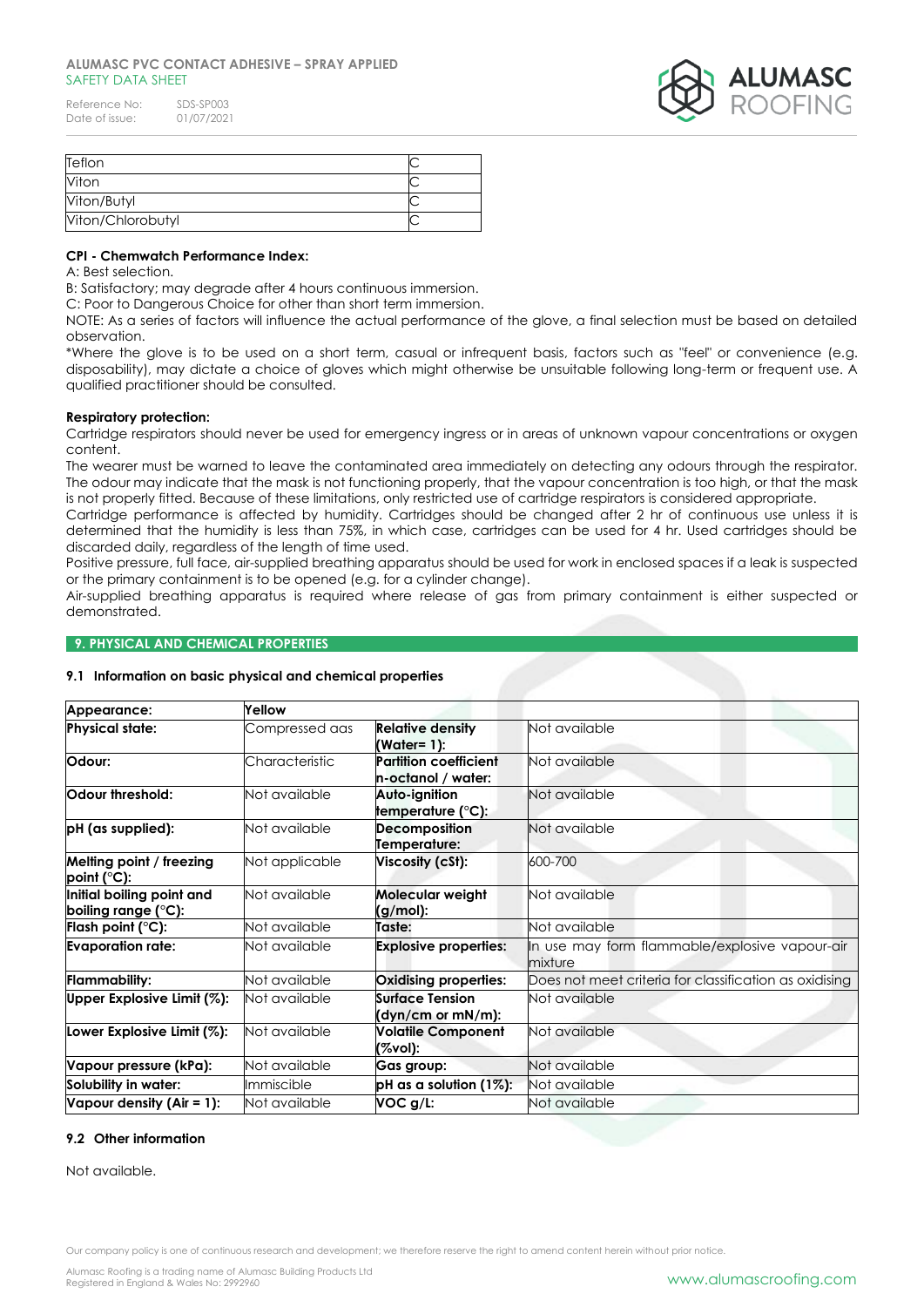# **10. STABILITY AND REACTIVITY**

#### **10.1 Reactivity**

See Section 7.2.

#### **10.2 Chemical stability**

Unstable in the presence of incompatible materials. Product is considered stable. Hazardous polymerisation will not occur.

#### **10.3 Possibility of hazardous reactions**

See Section 7.2.

#### **10.4 Conditions to avoid**

See Section 7.2.

### **10.5 Incompatible materials**

See Section 7.2.

#### **10.6 Hazardous decomposition products**

See Section 5.3.

#### **11. TOXICOLOGICAL INFORMATION**

#### **11.1 Information on toxicological effects**

Inhaled: The material is not thought to produce adverse health effects or irritation of the respiratory tract (as classified by EC Directives using animal models). Nevertheless, good hygiene practice requires that exposure be kept to a minimum and that suitable control measures be used in an occupational setting.

> Inhalation of vapours may cause drowsiness and dizziness. This may be accompanied by sleepiness, reduced alertness, loss of reflexes, lack of co-ordination, and vertigo. Inhalation of the vapour is hazardous and may even be fatal

> The use of a quantity of material in an unventilated or confined space may result in increased exposure and an irritating atmosphere developing. Before starting consider control of exposure by mechanical ventilation.

> Exposure to 400ppm ethyl acetate may cause mild eye, nose and throat irritation in an unacclimated persons. However, production workers with regular exposure have better tolerance.

Inhalation of toxic gases may cause:

- Central Nervous System effects including depression, headache, confusion, dizziness, stupor, coma and seizures; respiratory: acute lung swellings, shortness of breath, wheezing, rapid breathing, other symptoms and respiratory arrest; heart: collapse, irregular heartbeats and cardiac arrest;
- gastrointestinal: irritation, ulcers, nausea and vomiting (may be bloody), and abdominal pain.
- Inhalation hazard is increased at higher temperatures.

The vapour/mist may be highly irritating to the upper respiratory tract and lungs; the response may be severe enough to produce bronchitis and pulmonary oedema. Possible neurological symptoms arising from isocyanate exposure include headache, insomnia, euphoria, ataxia, anxiety neurosis, depression and paranoia. Gastrointestinal disturbances are characterised by nausea and vomiting.

Following inhalation, ethers cause lethargy and stupor. Inhaling lower alkyl ethers results in headache, dizziness, weakness, blurred vision, seizures and possible coma.

Material is highly volatile and may quickly form a concentrated atmosphere in confined or unventilated areas. The vapour may displace and replace air in breathing zone, acting as a simple asphyxiant. This may happen with little warning of overexposure.

Inhalation of high concentrations of gas/vapour causes lung irritation with coughing and nausea, central nervous depression with headache and dizziness, slowing of reflexes, fatigue and incoordination.

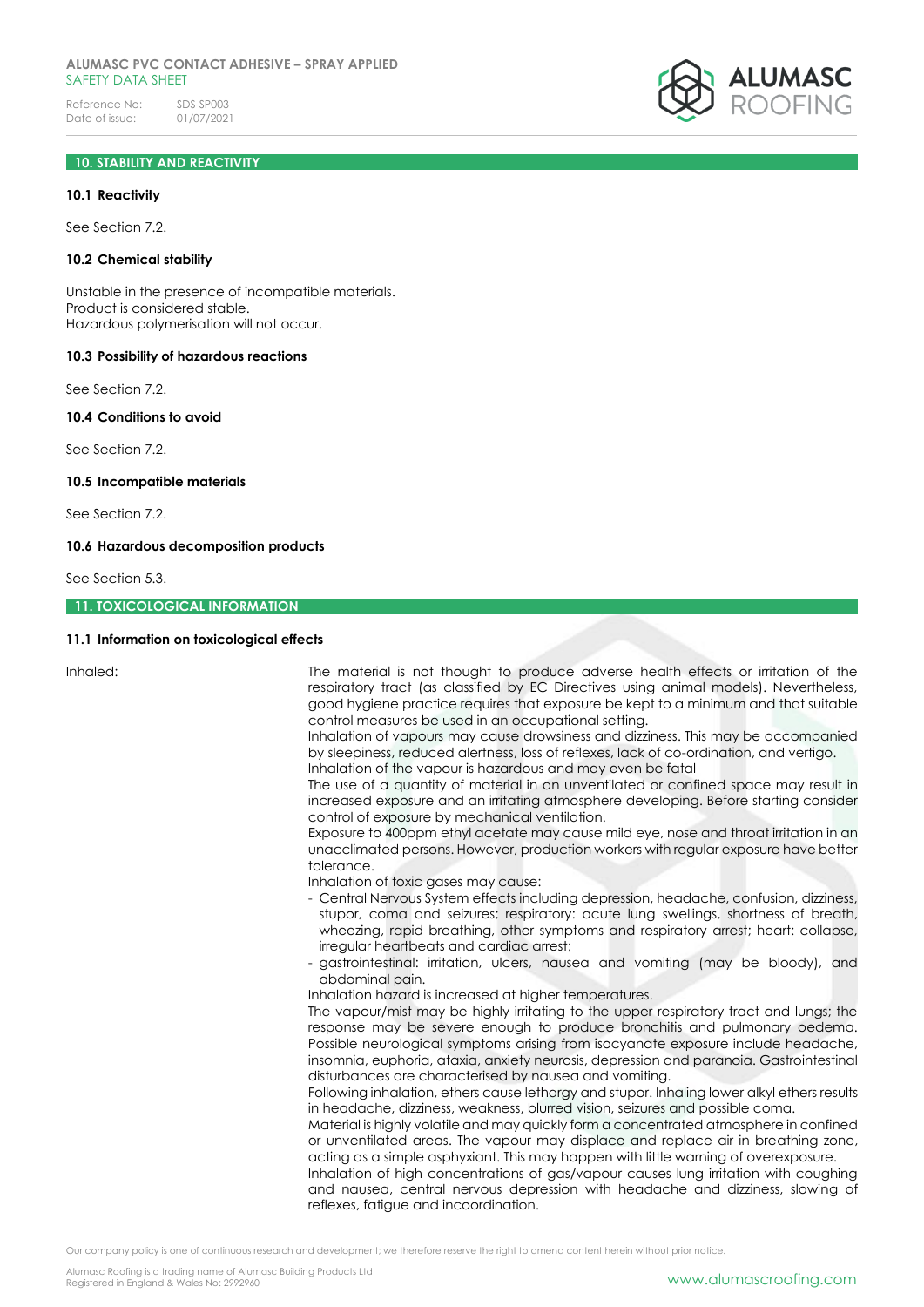| Reference No:  | SDS-SP003  |
|----------------|------------|
| Date of issue: | 01/07/2021 |



|               | Inhalation of aerosols (mists, fumes), generated by the material during the course of<br>normal handling, may produce severely toxic effects.<br>Relatively small amounts absorbed from the lungs may prove fatal.                                                                                                                                                                                                                                                                                                                                                                                                                                                                                                                                                                                                                                                                                                                                                                                                                                                                                                                                                                                                                                                                                                                                                                                                                                                                                                                                                                                         |
|---------------|------------------------------------------------------------------------------------------------------------------------------------------------------------------------------------------------------------------------------------------------------------------------------------------------------------------------------------------------------------------------------------------------------------------------------------------------------------------------------------------------------------------------------------------------------------------------------------------------------------------------------------------------------------------------------------------------------------------------------------------------------------------------------------------------------------------------------------------------------------------------------------------------------------------------------------------------------------------------------------------------------------------------------------------------------------------------------------------------------------------------------------------------------------------------------------------------------------------------------------------------------------------------------------------------------------------------------------------------------------------------------------------------------------------------------------------------------------------------------------------------------------------------------------------------------------------------------------------------------------|
| Ingestion:    | There is strong evidence to suggest that this material can cause, if swallowed once,<br>very serious, irreversible damage of organs. Not normally a hazard due to physical form<br>of product.<br>Considered an unlikely route of entry in commercial/industrial environments.<br>Acute intoxication by ethyl acetate causes impaired co-ordination, exhilaration, slurred<br>speech, nausea, vomiting, and may progress to stupor, coma and death from failure<br>of breathing or blood circulation.<br>Ingestion of alkyl ethers may produce stupor, blurred vision, headache, dizziness and<br>irritation of the nose and throat. Respiratory distress and asphyxia may result.<br>Accidental ingestion of the material may be harmful; animal experiments indicate that<br>ingestion of less than 150 gram may be fatal or may produce serious damage to the<br>health of the individual.                                                                                                                                                                                                                                                                                                                                                                                                                                                                                                                                                                                                                                                                                                              |
| Skin contact: | The material may accentuate any pre-existing dermatitis condition.<br>Skin contact is not thought to have harmful health effects (as classified under EC<br>Directives); the material may still produce health damage following entry through<br>wounds, lesions or abrasions.<br>Alkyl ethers may defat and dehydrate the skin producing dermatoses. Absorption may<br>produce headache, dizziness, and central nervous system depression.<br>Open cuts, abraded or irritated skin should not be exposed to this material.<br>Entry into the blood-stream, through, for example, cuts, abrasions or lesions, may<br>produce systemic injury with harmful effects. Examine the skin prior to the use of the<br>material and ensure that any external damage is suitably protected.<br>Skin contact with the material may damage the health of the individual; systemic<br>effects may result following absorption.                                                                                                                                                                                                                                                                                                                                                                                                                                                                                                                                                                                                                                                                                         |
| Eye:          | Not considered to be a risk because of the extreme volatility of the gas. Eye contact<br>with alkyl ethers (vapour or liquid) may produce irritation, redness and tears.<br>There is some evidence that material may produce eye irritation in some persons and<br>produce eye damage 24 hours or more after instillation. Moderate inflammation may<br>be expected with redness; conjunctivitis may occur with prolonged exposure.<br>The liquid produces a high level of eye discomfort and is capable of causing pain and<br>severe conjunctivitis. Corneal injury may develop, with possible permanent impairment<br>of vision, if not promptly and adequately treated.                                                                                                                                                                                                                                                                                                                                                                                                                                                                                                                                                                                                                                                                                                                                                                                                                                                                                                                                |
| Chronic:      | There has been concern that this material can cause cancer or mutations, but there is<br>not enough data to make an assessment. Inhaling this product is more likely to cause<br>a sensitisation reaction in some persons compared to the general population.<br>Skin contact with the material is more likely to cause a sensitisation reaction in some<br>persons compared to the general population. Main route of exposure to the gas in the<br>workplace is by inhalation.<br>Persons with a history of asthma or other respiratory problems or are known to be<br>sensitised, should not be engaged in any work involving the handling of isocyanates.<br>The chemistry of reaction of isocyanates, as evidenced by MDI, in biological milieu is<br>such that in the event of a true exposure of small MDI doses to the mouth, reactions will<br>commence at once with biological macromolecules in the buccal region and will<br>continue along the digestive tract prior to reaching the stomach. Reaction products<br>will be a variety of polyureas and macromolecular conjugates with for example mucus,<br>proteins and cell components.<br>Chronic exposure to alkyl ethers may result in loss of appetite, excessive thirst, fatigue,<br>and weight loss.<br>Isocyanate vapours are irritating to the airways and can cause their inflammation, with<br>wheezing, gasping, severe distress, even loss of consciousness and fluid in the lungs.<br>Nervous system symptoms that may occur include headache, sleep disturbance,<br>euphoria, incoordination, anxiety, depression and paranoia. |

# **Alumasc PVC Contact Adhesive:**

| <b>Toxicity</b> | . .<br>$\bullet$ |
|-----------------|------------------|
| No <sup>1</sup> | able             |
| ailable '       | .                |
| $\sim$          | ∼                |
| ◡               |                  |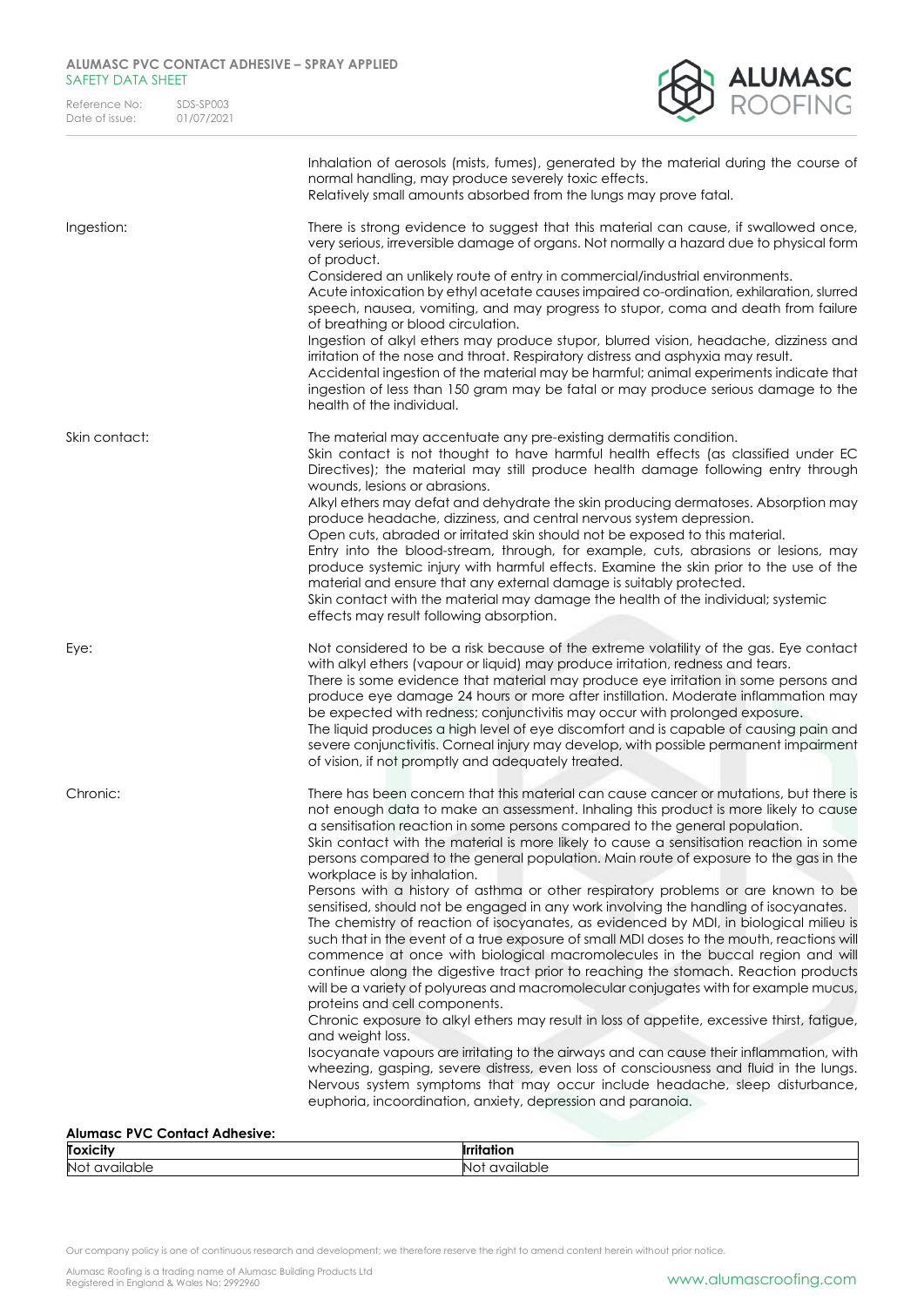Reference No: SDS-SP003<br>Date of issue: 01/07/2021 Date of issue:



# **Dimethyl Ether:**

| <b>Toxicity</b>                                                                     | $\cdot$<br>Irı<br>∟וור״    |
|-------------------------------------------------------------------------------------|----------------------------|
| 20000<br>י∩ז<br>pm4h <sup>[1]</sup><br><b>l</b> lnhc<br>TRA1<br>fior<br>JDI*<br>. ب | eldble i<br>- IN C<br>1777 |

### **Methylene Chloride:**

| <b>Toxicity</b>                                 | <b>Ilrritation</b>                   |
|-------------------------------------------------|--------------------------------------|
| Dermal (Rat) LD50: >2000 mg/kg <sup>[2]</sup>   | Eye (Rabbit): 162 mg - moderate      |
| Inhalation (Rat) LC50; 76 mg/L4h <sup>[2]</sup> | Eye (Rabbit): 500 mg/24hr - mild     |
| Oral (Rat) LD50; >2000 mg/kg <sup>[2]</sup>     | Skin (Rabbit): 100mg/24hr - moderate |
|                                                 | Skin (Rabbit): 810 mg/24hr - SEVERE  |

# **Ethyl Acetate:**

| <b>Toxicity</b>                                    | Irritation                                                      |
|----------------------------------------------------|-----------------------------------------------------------------|
| Dermal (Rabbit) LD50: >22.222 mg/kg <sup>[2]</sup> | Eye (Human): 400 ppm                                            |
| Inhalation (Mouse) LC50; $>18$ mg/ $ 4h^{[1]} $    | Eye: no adverse effect observed (not irritating)[1]             |
| Oral (Rat) LD50; 12.556 mg/kg[1]                   | Skin: no adverse effect observed (not irritating <sup>[1]</sup> |

### **Polymeric Diphenylmethane Diisocyanate:**

| Irritation                  |
|-----------------------------|
| Eye (Rabbit): 100 mg - mild |
|                             |
|                             |
|                             |

### **Legend:**

1. Value obtained from Europe ECHA Registered Substances - Acute toxicity 2.\* Value obtained from manufacturer's SDS. Unless otherwise specified data extracted from RTECS - Register of Toxic Effect of chemical Substances.

### **Methylene Chloride:**

The material may cause severe skin irritation after prolonged or repeated exposure and may produce on contact skin redness, swelling, the production of vesicles, scaling and thickening of the skin. Repeated exposures may produce severe ulceration. WARNING: This substance has been classified by the IARC as Group 2A: Probably Carcinogenic to Humans. Inhalation (human) TCLo: 500 ppm/ 1 y - I Eye(rabbit): 10 mg – mild.

### **Polymeric Diphenylmethane Diisocyanate:**

Isocyanate vapours are irritating to the airways and can cause their inflammation, with wheezing, gasping, severe distress, even loss of consciousness and fluid in the lungs. Nervous system symptoms that may occur include headache, sleep disturbance, euphoria, inco-ordination, anxiety, depression and paranoia.

Aromatic and aliphatic diisocyanates may cause airway toxicity and skin sensitization. Monomers and prepolymers exhibit similar respiratory effect. Of the several members of diisocyanates tested on experimental animals by inhalation and oral exposure, some caused cancer while others produced a harmless outcome.

The substance is classified by IARC as Group 3:

NOT classifiable as to its carcinogenicity to humans.

Evidence of carcinogenicity may be inadequate or limited in animal testing.

### **Alumasc PVC Contact Adhesive & Polymeric Diphenylmethane Diisocyanate**:

Allergic reactions involving the respiratory tract are usually due to interactions between IgE antibodies and allergens and occur rapidly. Allergic potential of the allergen and period of exposure often determine the severity of symptoms. Some people may be genetically more prone than others, and exposure to other irritants may aggravate symptoms.

Attention should be paid to atopic diathesis, characterised by increased susceptibility to nasal inflammation, asthma and eczema. Exogenous allergic alveolitis is induced essentially by allergen specific immune-complexes of the IgG type; cellmediated reactions (T lymphocytes) may be involved. Such allergy is of the delayed type with onset up to four hours following exposure.

The following information refers to contact allergens as a group and may not be specific to this product.

Contact allergies quickly manifest themselves as contact eczema, more rarely as urticaria or Quincke's oedema. The pathogenesis of contact eczema involves a cell-mediated (T lymphocytes) immune reaction of the delayed type. Other allergic skin reactions, e.g. contact urticaria, involve antibody-mediated immune reactions.

### **Methylene Chloride & Polymeric Diphenylmethane Diisocyanate:**

The material may produce moderate eye irritation leading to inflammation. Repeated or prolonged exposure to irritants may produce conjunctivitis.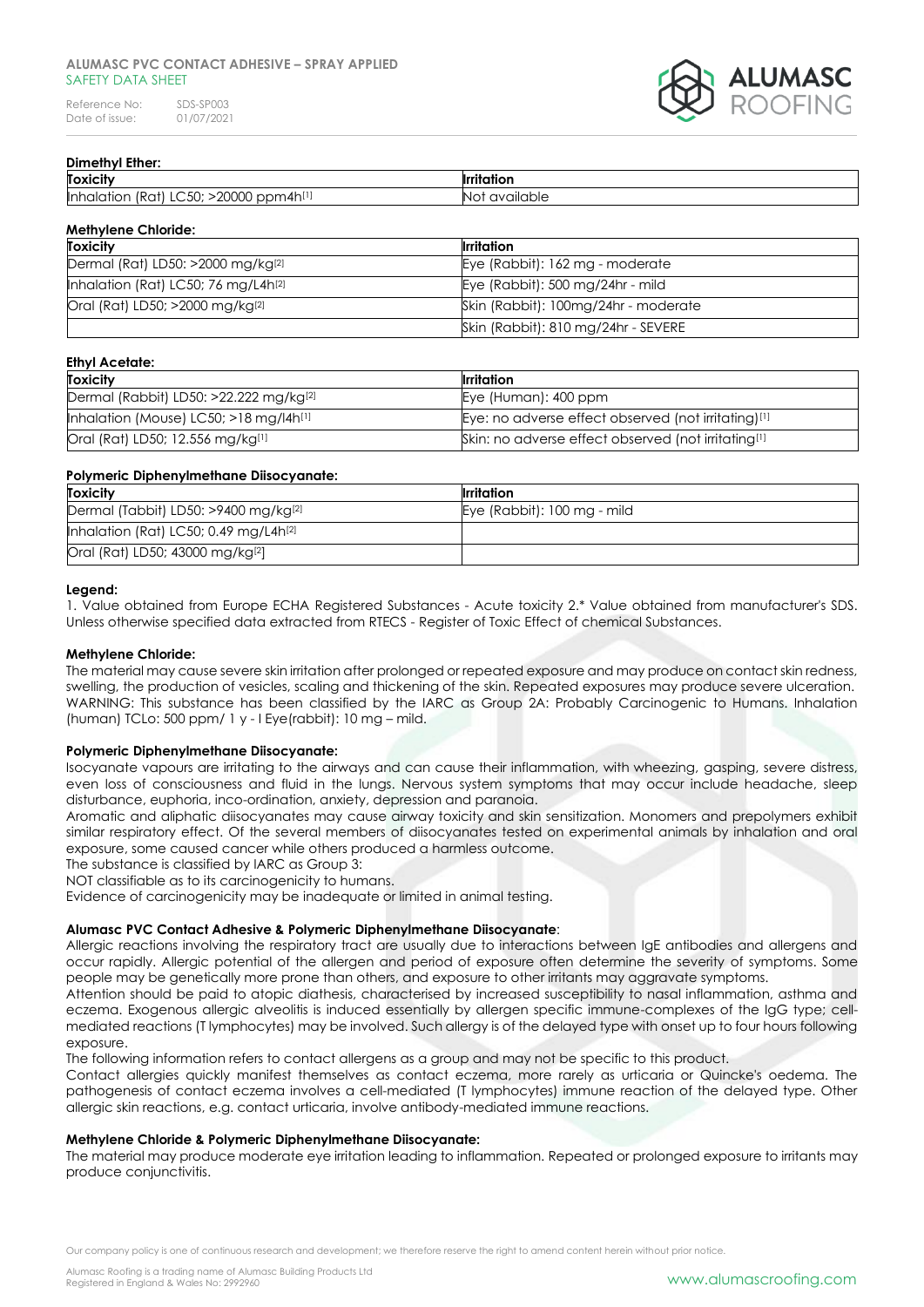

# **Ethyl Acetate & Polymeric Diphenylmethane Diisocyanate:**

Asthma-like symptoms may continue for months or even years after exposure to the material ends. This may be due to a nonallergic condition known as reactive airways dysfunction syndrome (RADS) which can occur after exposure to high levels of highly irritating compound. Main criteria for diagnosing RADS include the absence of previous airways disease in a non-atopic individual, with sudden onset of persistent asthma-like symptoms within minutes to hours of a documented exposure to the irritant.

| <b>Acute Toxicity</b>                | Carcinogenicity          |  |
|--------------------------------------|--------------------------|--|
| Skin Irritation/Corrosion            | Reproductivity           |  |
| Serious Eye Damage/Irritation        | STOT - Single Exposure   |  |
| Respiratory or Skin<br>sensitisation | STOT - Repeated Exposure |  |
| Mutagenicity                         | <b>Aspiration Hazard</b> |  |

#### **Legend:**

- Data either not available or does not fill the criteria for classification.
- Data available to make classification.

### **12. ECOLOGICAL INFORMATION**

### **12.1 Toxicity**

#### **Alumasc PVC Contact Adhesive:**

| End<br>point     | <br>(hr<br><b>Duration</b><br>Test | ecies               | <b>Nalue</b>                        | <b>source</b>          |
|------------------|------------------------------------|---------------------|-------------------------------------|------------------------|
| Not<br>available | ailable<br>71/1<br>NC.             | 'ailable<br>NĿ<br>∽ | <b>liable</b><br><b>AVAIL</b><br>NΟ | allable.<br>.IN C<br>w |

### **Dimethyl Ether:**

| <b>End point</b> | <b>Test Duration (hr)</b> | <b>Species</b>                | Value       | Source |
|------------------|---------------------------|-------------------------------|-------------|--------|
| <b>EC50</b>      | 48                        | Crustacea                     | >4400mg/L   |        |
| LC50             | Уć                        | Fish                          | 1783.04mg/l |        |
| NOEC(ECx)        | 48                        | Crustacea                     | >4000mg/l   |        |
| <b>EC50</b>      | 96                        | Algae or other aquatic plants | 154.917mg/l |        |

### **Methylene Chloride:**

| <b>End point</b> | <b>Test Duration (hr)</b> | <b>Species</b>                | Value          | <b>Source</b> |
|------------------|---------------------------|-------------------------------|----------------|---------------|
| NOEC(ECx)        | 96                        | Crustacea                     | $0.147$ mg/L   |               |
| <b>BCF</b>       | 1008                      | Fish                          | $2 - 5.4$      |               |
| LC50             | 96                        | Fish                          | 0.973-1.32mg/L |               |
| <b>EC50</b>      | 48                        | Crustacea                     | 150-218mg/l    |               |
| <b>EC50</b>      |                           | Algae or other aquatic plants | $>2.3$ mg/L    |               |
| <b>EC50</b>      | 96                        | Algae or other aquatic plants | 0.98mg/l       |               |

#### **Ethyl Acetate:**

| <b>End point</b> | <b>Test Duration (hr)</b> | <b>Species</b>                | <b>Nalue</b> | Source |
|------------------|---------------------------|-------------------------------|--------------|--------|
| <b>EC50</b>      | 48                        | Crustacea                     | $164$ mg/l   |        |
| LC50             | Уć                        | Fish                          | $>75.6$ mg/l |        |
| NOEC(ECx)        |                           | Algae or other aquatic plants | $>100$ mg/l  |        |

### **Polymeric Diphenylmethane Diisocyanate:**

| TURINGING DIDINGINTING MINUTE DINOCTOMORE. |                           |                |               |               |
|--------------------------------------------|---------------------------|----------------|---------------|---------------|
| <b>Endpoint</b>                            | <b>Test Duration (hr)</b> | <b>Species</b> | <b>Nalue</b>  | Source        |
| Not available                              | Not available             | Not available  | Not available | Not available |

### **Legend:**

Extracted from 1. IUCLID Toxicity Data 2. Europe ECHA Registered Substances - Ecotoxicological Information - Aquatic Toxicity 3. EPIWIN Suite V3.12 (QSAR) - Aquatic Toxicity Data (Estimated) 4. US EPA, Ecotox database - Aquatic Toxicity Data 5. ECETOC Aquatic Hazard Assessment Data 6. NITE (Japan) - Bioconcentration Data 7. METI (Japan) - Bioconcentration Data 8. Vendor Data.

For polyisocyanates: Polyisocyanates are not readily biodegradable. However, due to other elimination mechanisms (hydrolysis, adsorption), long retention times in water are not to be expected. The resulting polyurea is more or less inert and, due to its molecular size, not bioavailable.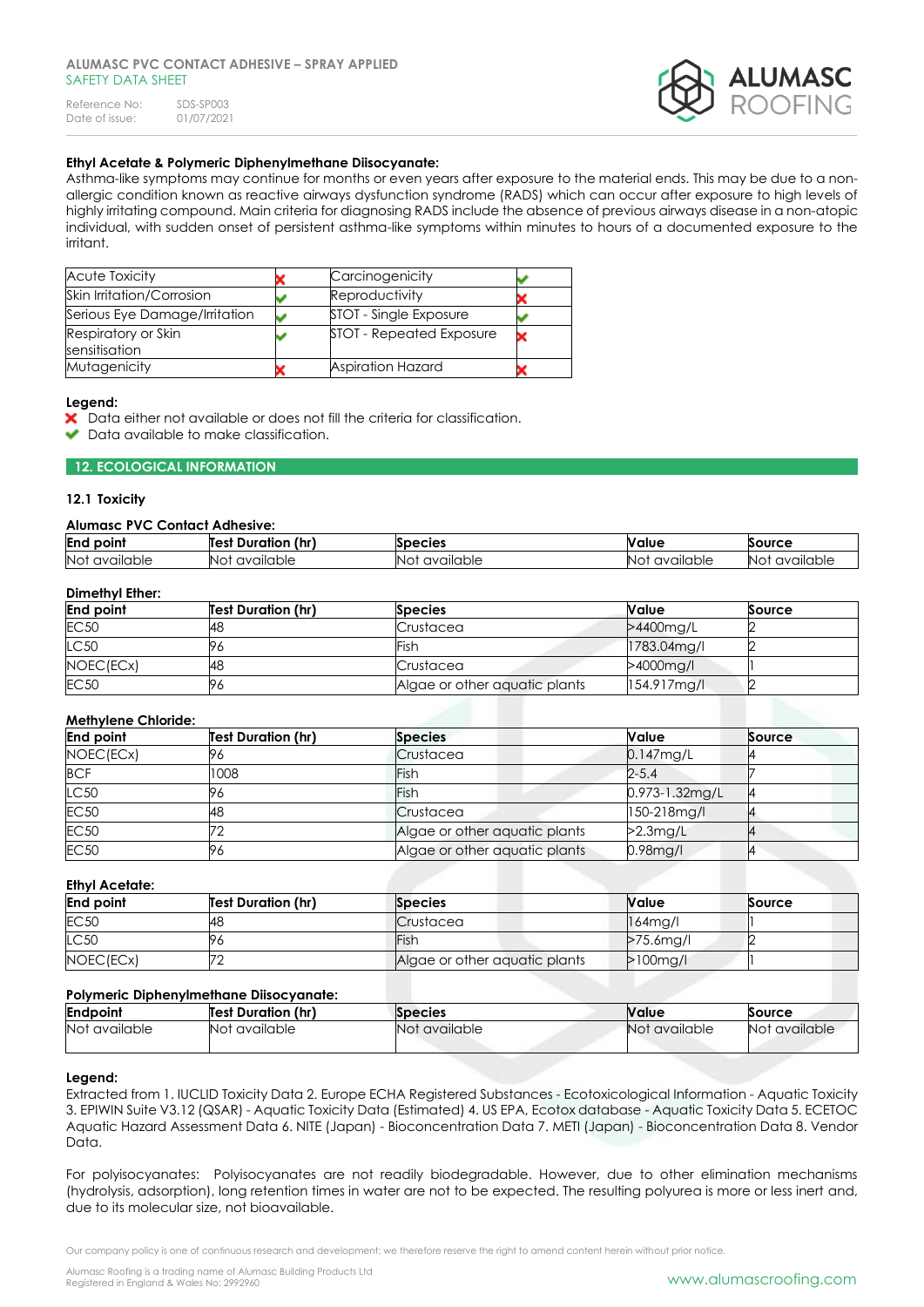| Reference No:  | SDS-SP003  |
|----------------|------------|
| Date of issue: | 01/07/2021 |



For Methylene Chloride: Log Kow: 1.25; Log Koc: 1.68; Log Kom: 1.44; Henry's atm m3 /mol: 2.68E-03; Henrys Law Constant: 0.002 atm/m3/mol; BCF: 5.

Atmospheric Fate: Methylene chloride is a volatile liquid that tends to evaporate to the atmosphere from water and soil. The main degradation pathway for methylene chloride in air is via reactions with hydroxyl radicals the average atmospheric lifetime is estimated to be 130 days.

Most ethers are very resistant to hydrolysis, and the rate of cleavage of the carbon-oxygen bond by abiotic processes is expected to be insignificant. Direct photolysis will not be an important removal process since aliphatic ethers do not absorb light at wavelengths >290 nm

For Isocyanate Monomers: Environmental Fate: Isocyanates, (di- and polyfunctional isocyanates), are commonly used to make various polymers, such as polyurethanes. Polyurethanes find significant application in the manufacture of rigid and flexible foams. They are also used in the production of adhesives, elastomers, and coatings.

DO NOT discharge into sewer or waterways.

### **12.2 Persistence and degradability**

| Ingredient           | <b>Persistence: Water/Soil</b> | Persistence: Air               |
|----------------------|--------------------------------|--------------------------------|
| Dimethyl Ether       | .OW                            | LOW                            |
| Methylene Chloride   | LOW (Half-life $=$ 56 days)    | $HIGH$ (Half-life = 191 days)  |
| <b>Ethyl Acetate</b> | LOW (Half-life $= 14$ days)    | LOW (Half-life $= 14.71$ days) |

#### **12.3 Bio accumulative potential**

| Ingredient           | <b>Bioaccumulation</b> |
|----------------------|------------------------|
| Dimethyl Ether       | LOW (LogKOW = $0.1$ )  |
| Methylene Chloride   | LOW (BCF = 40)         |
| <b>Ethyl Acetate</b> | $HIGH (BCF = 3300)$    |

### **12.4 Mobility in soil**

| Ingredient           | <b>Mobility</b>      |
|----------------------|----------------------|
| Dimethyl Ether       | $HIGH (KOC = 1.292)$ |
| Methylene Chloride   | LOW (KOC = $23.74$ ) |
| <b>Ethyl Acetate</b> | LOW (KOC = 6.131)    |

### **12.5 Results of PBT and vPvB assessment**

No data available.

### **12.6 Other adverse effects**

No data available.

### **13. DISPOSAL CONSIDERATIONS**

#### **13.1Waste treatment methods**

Product / packaging disposal: DO NOT allow wash water from cleaning or process equipment to enter drains. It may be necessary to collect all wash water for treatment before disposal. In all cases disposal to sewer may be subject to local laws and regulations and these should be considered first. Evaporate residue at an approved site. Return empty containers to supplier. If containers are marked non-returnable establish means of disposal with manufacturer prior to purchase.

Waste treatment options: Not available.

# Sewage disposal options: Not available.

# **14. TRANSPORT INFORMATION**

Labels required:

### Marine pollutant: No. Hazchem: 2YE.

Our company policy is one of continuous research and development; we therefore reserve the right to amend content herein without prior notice.

Alumasc Roofing is a trading name of Alumasc Building Products Ltd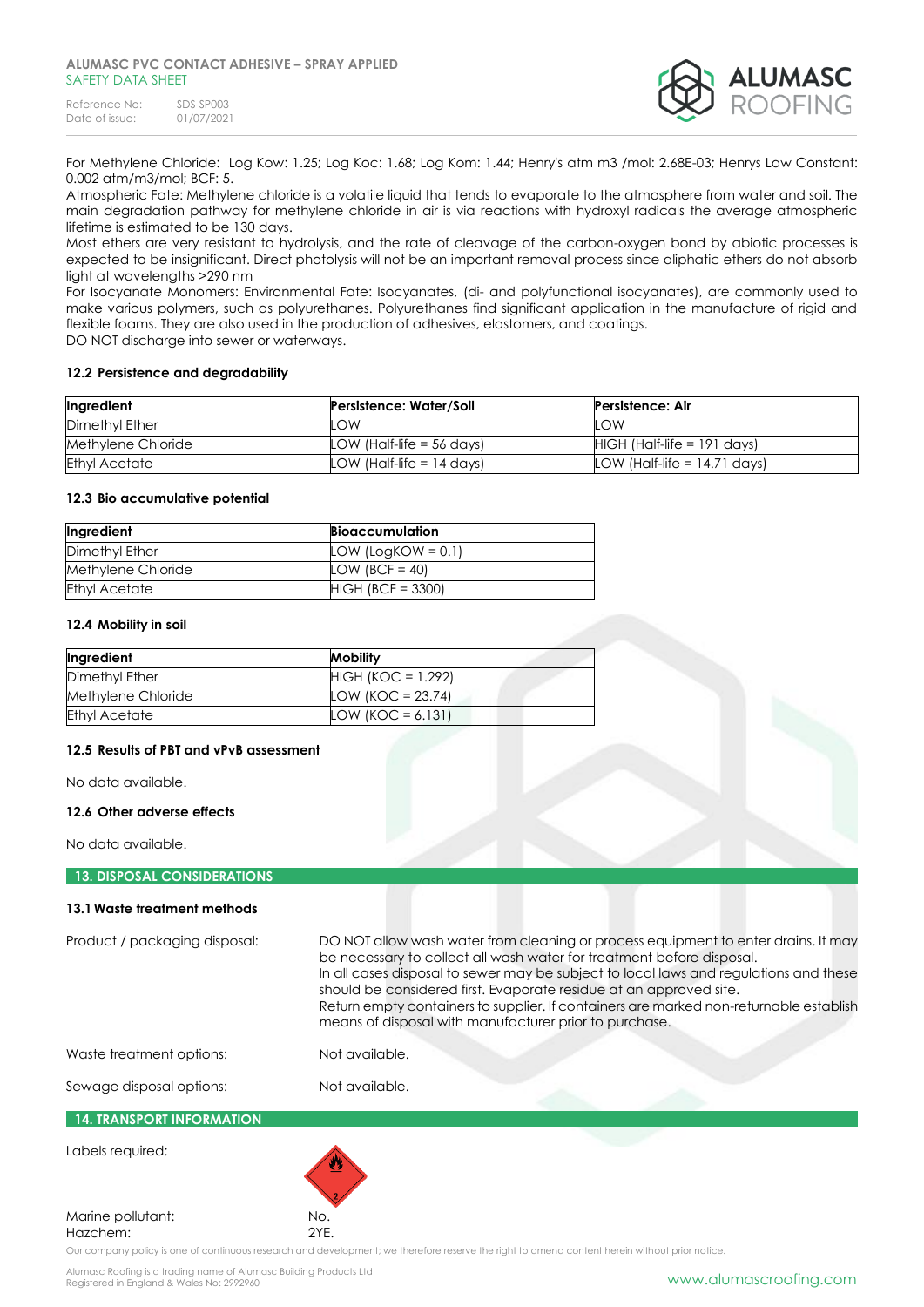

# **Land transport (ADR-RID):**

| 14.1 UN number<br>14.2 UN proper shipping name  | 3501.                              | Chemical under pressure, flammable, n.o.s. (contains polymeric diphenyl-methane<br>disocyanate, ethyl acetate, dimethyl ether and methylene chloride). |
|-------------------------------------------------|------------------------------------|--------------------------------------------------------------------------------------------------------------------------------------------------------|
| 14.3 Transport hazard class(es)                 | Class:<br>Subrisk:                 | 2.1.<br>Not applicable.                                                                                                                                |
| 14.4 Packing group<br>14.5 Environmental hazard | Not applicable.<br>Not applicable. |                                                                                                                                                        |

### **14.6 Special precautions for user**

| Hazard identification (Kemler) |         |
|--------------------------------|---------|
| Classification code            | 18F     |
| Hazard label                   |         |
| Special provisions             | 274 659 |
| Limited quantity               |         |
| Tunnel restriction code        | 2 (B/D) |

### **Air transport (ICAO-IATA / DGR):**

| 14.1 UN number<br>14.2 UN proper shipping name  | 3501.<br>Chemical under pressure, flammable, n.o.s. (contains polymeric diphenyl-methane<br>diisocyanate, ethyl acetate, dimethyl ether and methylene chloride). |  |
|-------------------------------------------------|------------------------------------------------------------------------------------------------------------------------------------------------------------------|--|
| 14.3 Transport hazard class(es)                 | Class:<br>2.1.<br>Subrisk:<br>Not applicable.<br>ERG code:<br>10L.                                                                                               |  |
| 14.4 Packing group<br>14.5 Environmental hazard | Not applicable.<br>Not applicable.                                                                                                                               |  |

### **14.6 Special precautions for user**

| A1 A187   |
|-----------|
| 218       |
| 75 kg     |
| Forbidden |
| Forbidden |
| Forbidden |
| Forbidden |
|           |

### **Sea transport (IMDG-Code / GGVSee):**

| 14.1 UN number                  | 3501.           |                                                                                 |
|---------------------------------|-----------------|---------------------------------------------------------------------------------|
| 14.2 UN proper shipping name    |                 | Chemical under pressure, flammable, n.o.s. (contains polymeric diphenyl-methane |
|                                 |                 | diisocyanate, ethyl acetate, dimethyl ether and methylene chloride).            |
| 14.3 Transport hazard class(es) | Class:          | 2.1.                                                                            |
|                                 | Subrisk:        | Not applicable.                                                                 |
| 14.4 Packing group              | Not applicable. |                                                                                 |
| 14.5 Environmental hazard       | Not applicable. |                                                                                 |
|                                 |                 |                                                                                 |

#### **14.6 Special precautions for user**

| EMS No.            | $F-D$ , S-U |  |
|--------------------|-------------|--|
| Special provisions | 274 362     |  |
| Limited quantities |             |  |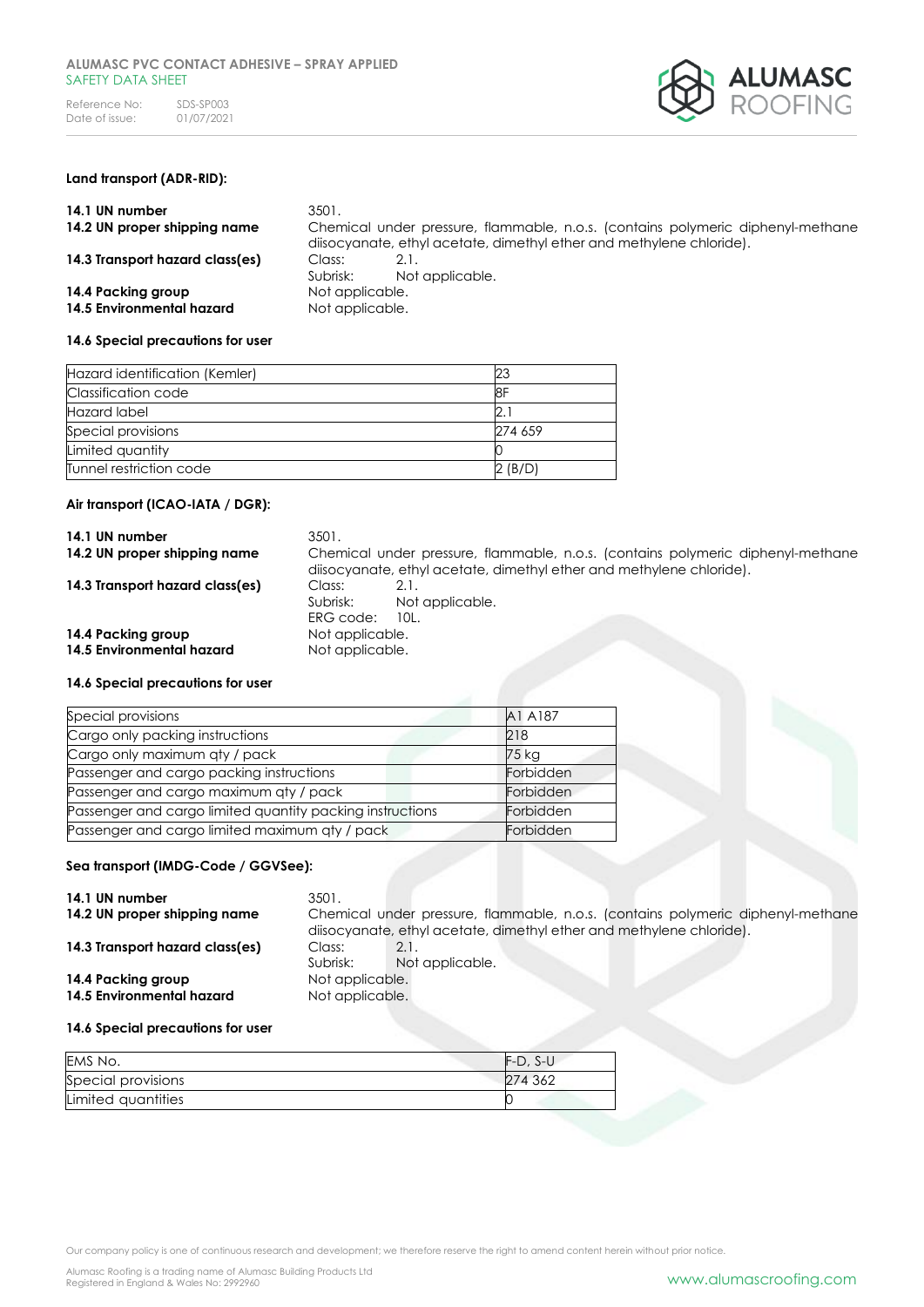

#### **Inland waterways transport (ADN):**

| 14.1 UN number                  | 3501.           |                                                                                                                                                        |
|---------------------------------|-----------------|--------------------------------------------------------------------------------------------------------------------------------------------------------|
| 14.2 UN proper shipping name    |                 | Chemical under pressure, flammable, n.o.s. (contains polymeric diphenyl-methane<br>disocyanate, ethyl acetate, dimethyl ether and methylene chloride). |
| 14.3 Transport hazard class(es) | Class:          |                                                                                                                                                        |
|                                 | Subrisk:        | Not applicable.                                                                                                                                        |
| 14.4 Packing group              | Not applicable. |                                                                                                                                                        |
| 14.5 Environmental hazard       | Not applicable. |                                                                                                                                                        |

#### **14.6 Special precautions for user**

| Classification code | 81        |
|---------------------|-----------|
| Special provisions  | 274: 659  |
| Limited quantity    |           |
| Equipment required  | PP, EX, A |
| Fire cones number   |           |

#### **14.7 Transport in bulk according to Annex II of MARPOL 73/78 and the IBC Code**

Not applicable.

#### **14.8 Transport in bulk accordance with MARPOL Annex V and the IMSBC Code**

Not available.

#### **14.9 Transport in bulk in accordance with the ICG Code**

Not available.

#### **15. REGULATORY INFORMATION**

### **15.1Safety, health and environmental regulations/legislation specific for the substance or mixture**

#### **Dimethyl Ether is found on the following regulatory list:**

EU Consolidated List of Indicative Occupational Exposure Limit Values (IOELVs).

EU REACH Regulation (EC) No 1907/2006 - Annex XVII - Restrictions on the manufacture, placing on the market and use of certain dangerous substances, mixtures and articles.

Europe EC Inventory.

European Union - European Inventory of Existing Commercial Chemical Substances (EINECS).

European Union (EU) Regulation (EC) No 1272/2008 on Classification, Labelling and Packaging of Substances and Mixtures - Annex VI.

UK Workplace Exposure Limits (WELs).

### **Methylene Chloride is found on the following regulatory list:**

Chemical Footprint Project - Chemicals of High Concern List.

EU Consolidated List of Indicative Occupational Exposure Limit Values (IOELVs).

EU European Chemicals Agency (ECHA) Community Rolling Action Plan (CoRAP) List of Substances

EU REACH Regulation (EC) No 1907/2006 - Annex XVII - Restrictions on the manufacture, placing on the market and use of certain dangerous substances, mixtures and articles.

Europe EC Inventory.

European Union - European Inventory of Existing Commercial Chemical Substances (EINECS).

European Union (EU) Regulation (EC) No 1272/2008 on Classification, Labelling and Packaging of Substances and Mixtures - Annex VI.

International Agency for Research on Cancer (IARC) - Agents Classified by the IARC Monographs.

International Agency for Research on Cancer (IARC) - Agents Classified by the IARC Monographs - Group 2A: Probably carcinogenic to humans.

UK Workplace Exposure Limits (WELs).

### **Ethyl Acetate is found on the following regulatory list:**

EU Consolidated List of Indicative Occupational Exposure Limit Values (IOELVs).

EU REACH Regulation (EC) No 1907/2006 - Annex XVII - Restrictions on the manufacture, placing on the market and use of certain dangerous substances, mixtures and articles.

Europe EC Inventory.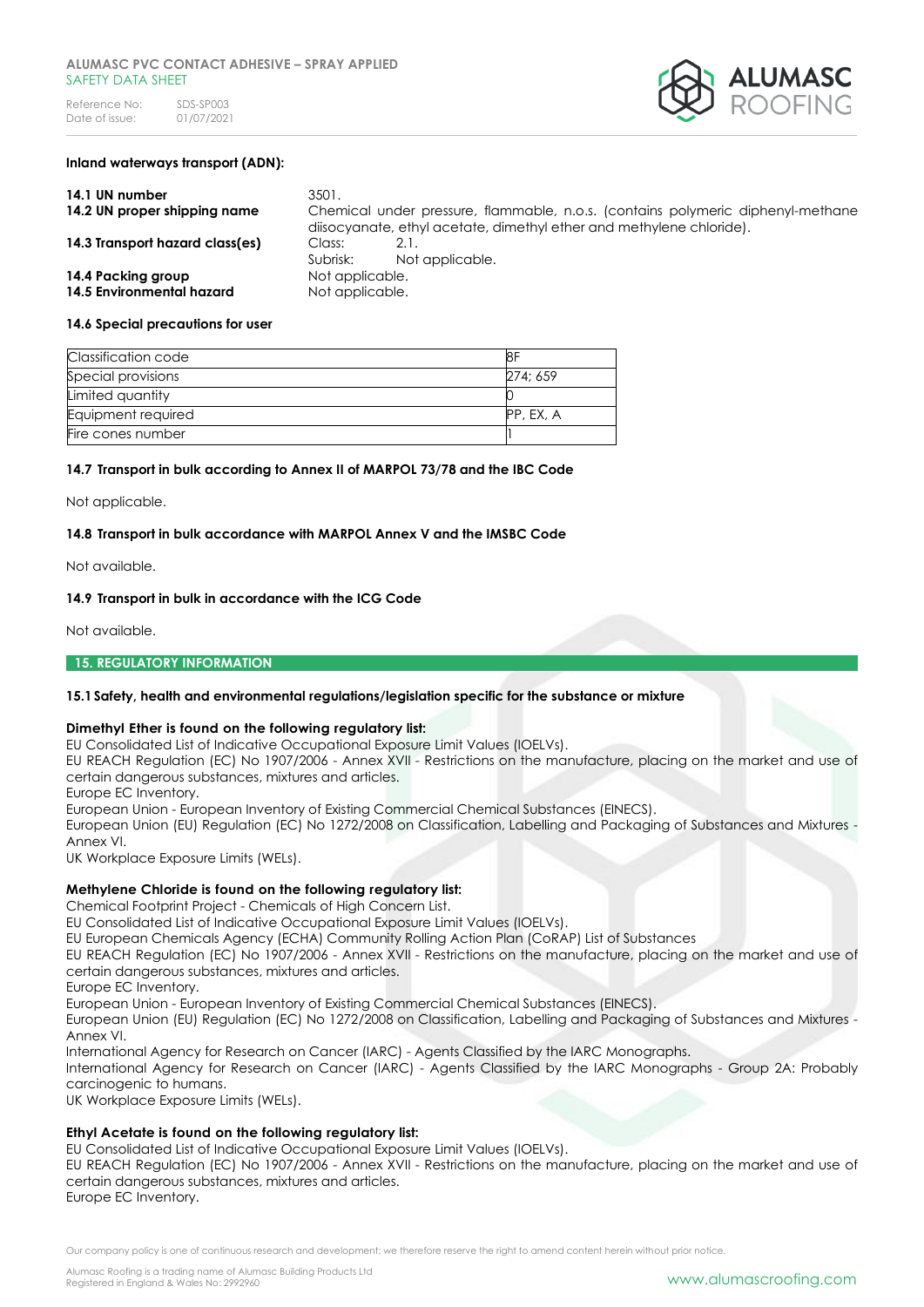

European Union - European Inventory of Existing Commercial Chemical Substances (EINECS). European Union (EU) Regulation (EC) No 1272/2008 on Classification, Labelling and Packaging of Substances and Mixtures - Annex VI.

UK Workplace Exposure Limits (WELs).

### **Polymeric Diphenylmethane Diisocyanate is found on the following regulatory list:**

EU REACH Regulation (EC) No 1907/2006 - Annex XVII - Restrictions on the manufacture, placing on the market and use of certain dangerous substances, mixtures and articles.

International Agency for Research on Cancer (IARC) - Agents Classified by the IARC Monographs. UK Workplace Exposure Limits (WELs).

This safety data sheet is in compliance with the following EU legislation and its adaptations - as far as applicable - Directives 98/24/EC, - 92/85/EEC, - 94/33/EC, - 2008/98/EC, - 2010/75/EU; Commission Regulation (EU) 2020/878; Regulation (EC) No 1272/2008 as updated through ATPs.

### **15.2 Chemical Safety Assessment**

No chemical safety assessment has been carried out.

### **16. OTHER INFORMATION**

| <b>National Inventory</b>     | Status                                                                                            |  |  |
|-------------------------------|---------------------------------------------------------------------------------------------------|--|--|
| Australia - AllC /            |                                                                                                   |  |  |
| Australia Non-Industrial Use  | Yes                                                                                               |  |  |
| Canada - DSL                  | Yes                                                                                               |  |  |
| Canada - NDSL                 | No (Dimethyl Ether; Methylene Chloride; Ethyl Acetate; Polymeric Diphenylmethane<br>Diisocyanate) |  |  |
| China - IECSC                 | Yes                                                                                               |  |  |
| Europe - EINEC / ELINCS / NLP | No (Polymeric Diphenylmethane Diisocyanate)                                                       |  |  |
| Japan - ENCS                  | Yes                                                                                               |  |  |
| Korea - KECI                  | Yes                                                                                               |  |  |
| New Zealand - NZIoC           | Yes                                                                                               |  |  |
| Philippines - PICCS           | Yes                                                                                               |  |  |
| USA - TSCA                    | Yes                                                                                               |  |  |
| Taiwan - TCSI                 | Yes                                                                                               |  |  |
| Mexico - INSQ                 | Yes                                                                                               |  |  |
| Vietnam - NCI                 | Yes                                                                                               |  |  |
| Russia - FBEPH                | Yes                                                                                               |  |  |

### **Legend:**

Yes = All CAS declared ingredients are on the inventory. No = One or more of the CAS listed ingredients are not on the inventory and are not exempt from listing(see specific ingredients in brackets).

### **Full text risk & hazard codes:**

| H <sub>220</sub> : | Extremely flammable gas.                                           |
|--------------------|--------------------------------------------------------------------|
| H225:              | Highly flammable liquid and vapour.                                |
| H <sub>280</sub> : | Contains gas under pressure; may explode if heated.                |
| H332:              | Harmful if inhaled.                                                |
| H335:              | May cause respiratory irritation.                                  |
| H373:              | May cause damage to organs through prolonged or repeated exposure. |

### **Other information:**

Classification of the preparation and its individual components has drawn on official and authoritative sources as well as independent review by the Chemwatch Classification committee using available literature references.

The SDS is a Hazard Communication tool and should be used to assist in the Risk Assessment. Many factors determine whether the reported Hazards are Risks in the workplace or other settings. Risks may be determined by reference to Exposures Scenarios.